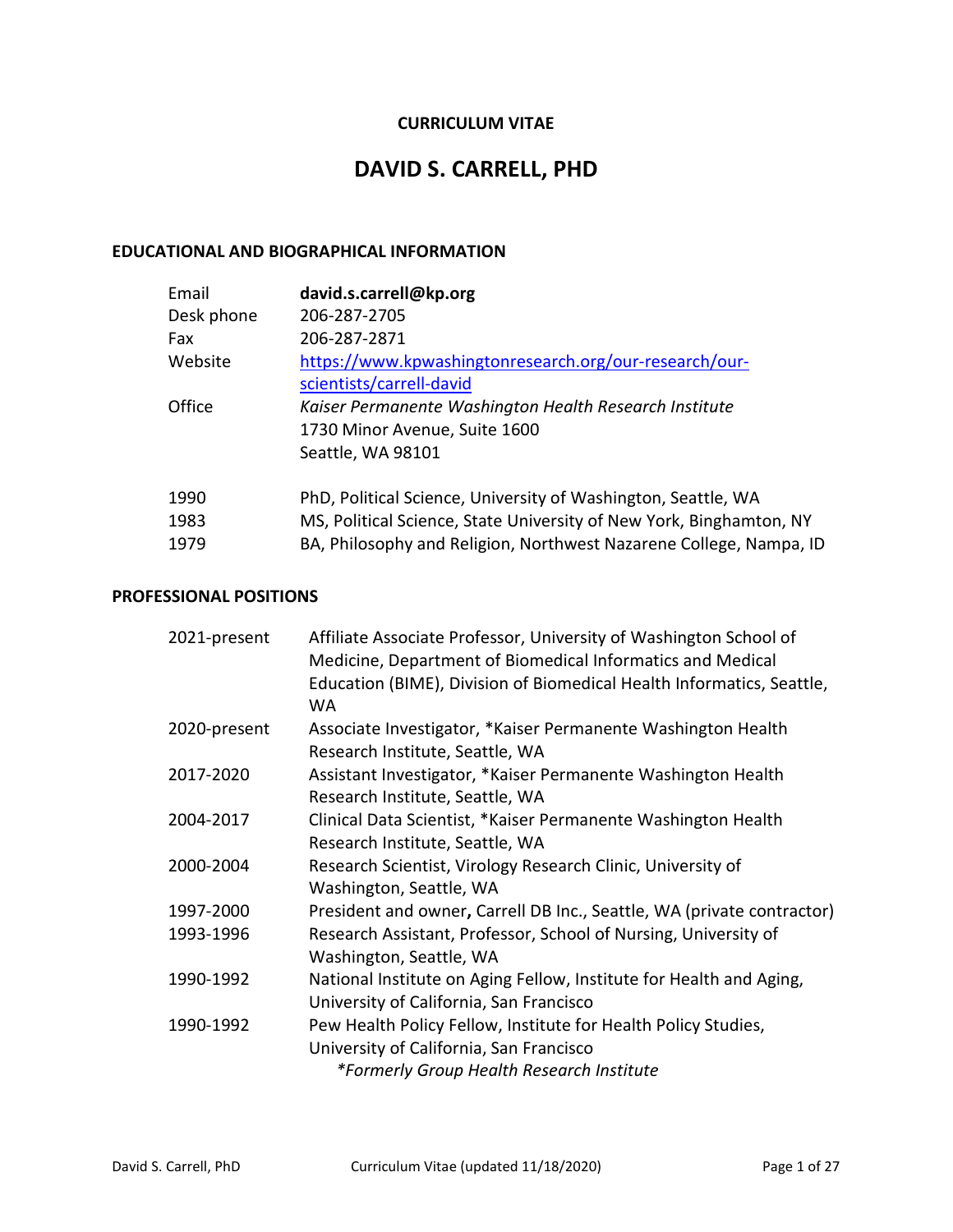### **PROFESSIONAL HONORS**

1983-1987 J. Allen Smith Graduate Student Scholarship, Department of Political Science, University of Washington, Seattle, WA

# **MEMBERSHIPS**

2005-present **Member**, American Medical Informatics Association

### **ORGANIZATIONAL SERVICE**

| 2021-present | Coordinator, KPWHRI scientific seminar series                   |
|--------------|-----------------------------------------------------------------|
| 2021-present | Member, hiring committee, KPWHRI Computational Linguist         |
| 2021         | Member, hiring committee, KPWHRI IT Senior Manager              |
| 2020         | Member, KPWHRI Equitable Evaluation Hiring Workgroup            |
| 2015-present | <b>Member, KPWHRI Data &amp; Informatics Strategy Committee</b> |
| 2017-2018    | Member, KPWHRI biostatistician search committee                 |
| 2012-2015    | Member, KP Washington, Information Technology Strategy Council  |

### **OTHER PROFESSIONAL SERVICE**

| 2019-2020 | Participant, NLP and Machine Learning Workgroup and CTN Data                                                                                                                                                                                                                                                                                                           |
|-----------|------------------------------------------------------------------------------------------------------------------------------------------------------------------------------------------------------------------------------------------------------------------------------------------------------------------------------------------------------------------------|
|           | Science Summary Institute Workgroup, National Institute of Drug<br>Abuse, Clinical Trials Network                                                                                                                                                                                                                                                                      |
| 2016-2019 | Member, Women in AMIA Taskforce, American Medical Informatics<br>Association                                                                                                                                                                                                                                                                                           |
| 2014-2015 | Member, Epic® Research Data Network, Scientific/Clinical Usefulness<br>Workgroup                                                                                                                                                                                                                                                                                       |
| 2013      | Panelist, Workshop on NLP Methods for Pharmacoepidemiology,<br>ISPE, Montreal, Canada, August 25-28, 2013                                                                                                                                                                                                                                                              |
| 2011      | <b>Conference organizer, "Security Roundtable for Cloud-Deployed</b><br>Clinical Natural Language Processing," sponsored by the Office of the<br>National Coordinator for Health Information Technology, Seattle, WA,<br>May 23-24, 2011 (attended by representatives of 14 institutions<br>nationwide, including researchers and private sector business<br>partners) |
| 2008      | Conference organizer, "Developing Clinical Natural Language<br>Processing (NLP) Capacity in Applied Research Settings," Group Health<br>Research Institute, Seattle, WA, December 17-18, 2008 (attended by<br>representatives of nine institutions in the Health Care Systems<br>Research Network)                                                                     |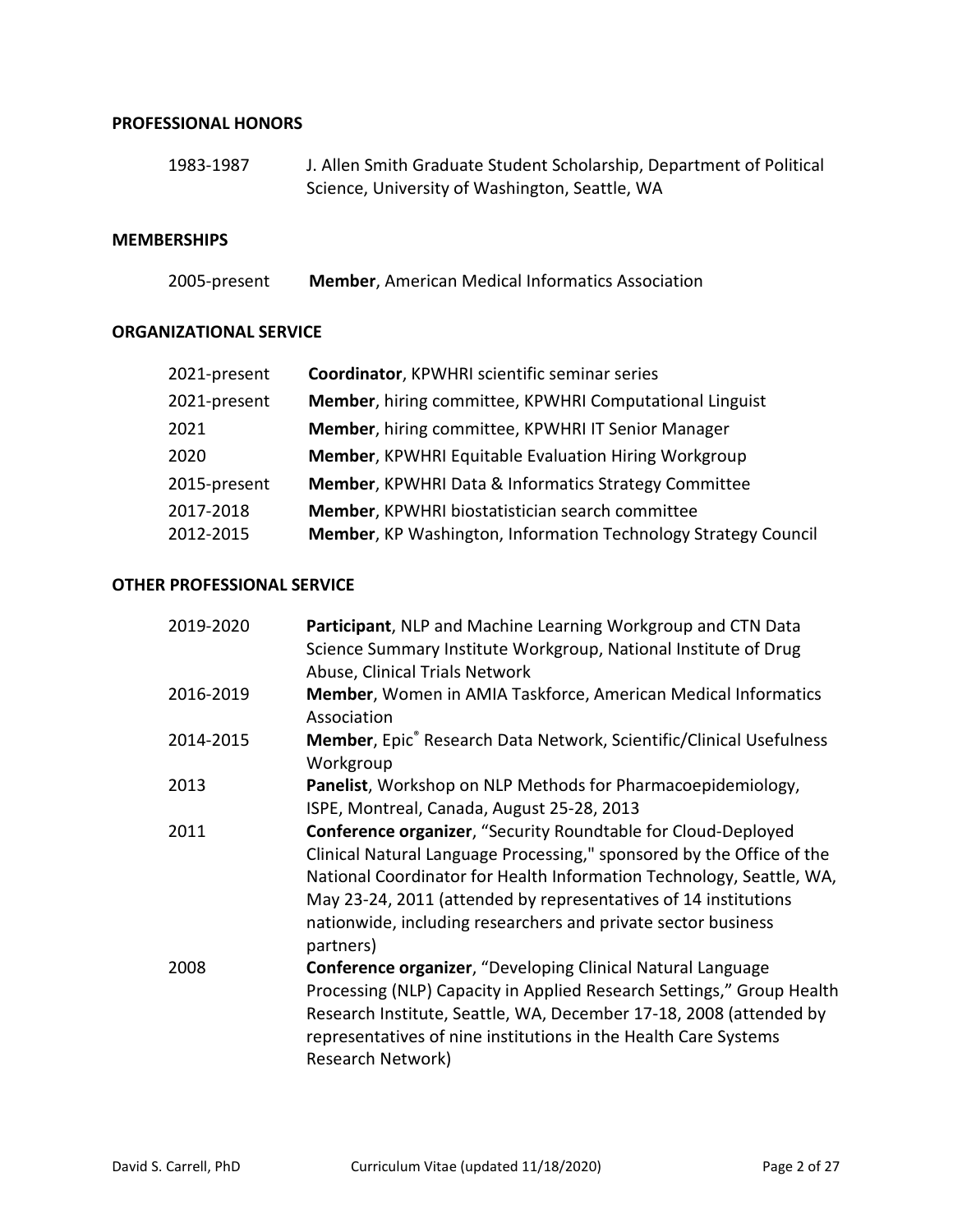# **SPECIAL NATIONAL RESPONSIBILITIES**

| 2021      | Reviewer, National Cancer Institute (NCI), Small Business Innovation  |
|-----------|-----------------------------------------------------------------------|
|           | Research (SBIR) Contract Review Meetings: Software to Address Social  |
|           | Determinants of Health in Oncology Practices (TEP-8B, Topic 423), and |
|           | Digital Healthcare Platform to Reduce Financial Hardship for Cancer   |
|           | Patients (TEP-8B, Topic 384). March 18, 2021.                         |
| 2020      | Reviewer, National Library of Medicine (NLM), Special Emphasis        |
|           | Panel, Computational Approaches to Curation at Scale for Biomedical   |
|           | Research Assets. May 21, 2020.                                        |
| 2020      | Reviewer, National Heart, Lung and Blood Institute (NHLBI), Special   |
|           | Emphasis Panel, Phenotype Finder in Data Resources. March 23, 2020.   |
| 2019      | <b>Reviewer, NIH Small Business Innovation Research (SBIR)</b>        |
|           | Biotechnology Review Panel.                                           |
| 2015-2017 | Standing member, Veteran's Administration, Health Services            |
|           | Research and Development (HSR&D), Healthcare Informatics Review       |
|           | Panel (3-year term).                                                  |
| 2012-2015 | Ad hoc member, Veteran's Administration, Health Services Research     |
|           | and Development (HSR&D), Healthcare Informatics Review Panel.         |
| 2014      | Panelist, Patient Centered Outcomes Research Institute Review Panel.  |
| 2013      | Reviewer, Cancer Research Network, Pilot Fund Proposals.              |
| 2012      | Panelist, National Institute of Environmental Health Sciences Review  |
|           | Panel.                                                                |
| 2011      | Reviewer, National Heart, Lung and Blood Institute (NHLBI), Data      |
|           | Discovery Among NHLBI Genomic Studies (UG2/UG3).                      |

### **EDITORIAL RESPONSIBILITES**

| 2021-present | Pharmacoepidemiology and Drug Safety, reviewer                      |
|--------------|---------------------------------------------------------------------|
| 2021-present | Frontiers in Digital Health, reviewer                               |
| 2021-present | Gates open research, reviewer                                       |
| 2021-present | Nature, reviewer                                                    |
| 2021-present | Vaccine, reviewer                                                   |
| 2020-present | Editorial Board Member, Journal of the American Medical Informatics |
|              | <b>Association (JAMIA)</b>                                          |
| 2019-present | Applied Clinical Informatics, reviewer                              |
| 2019-present | Substance Abuse, reviewer                                           |
| 2017-present | International Journal of Medical Informatics, reviewer              |
| 2012-present | Journal of the American Medical Informatics Association, reviewer   |
| 2013-2020    | Journal of Biomedical Informatics, reviewer                         |
| 2017         | Medical Informatics and Decision Making, reviewer                   |
| 2017         | Journal of Medical Internet Research, reviewer                      |
| 2015         | Methods of Information in Medicine, reviewer                        |
| 2014         | American Journal of Epidemiology, reviewer                          |
|              |                                                                     |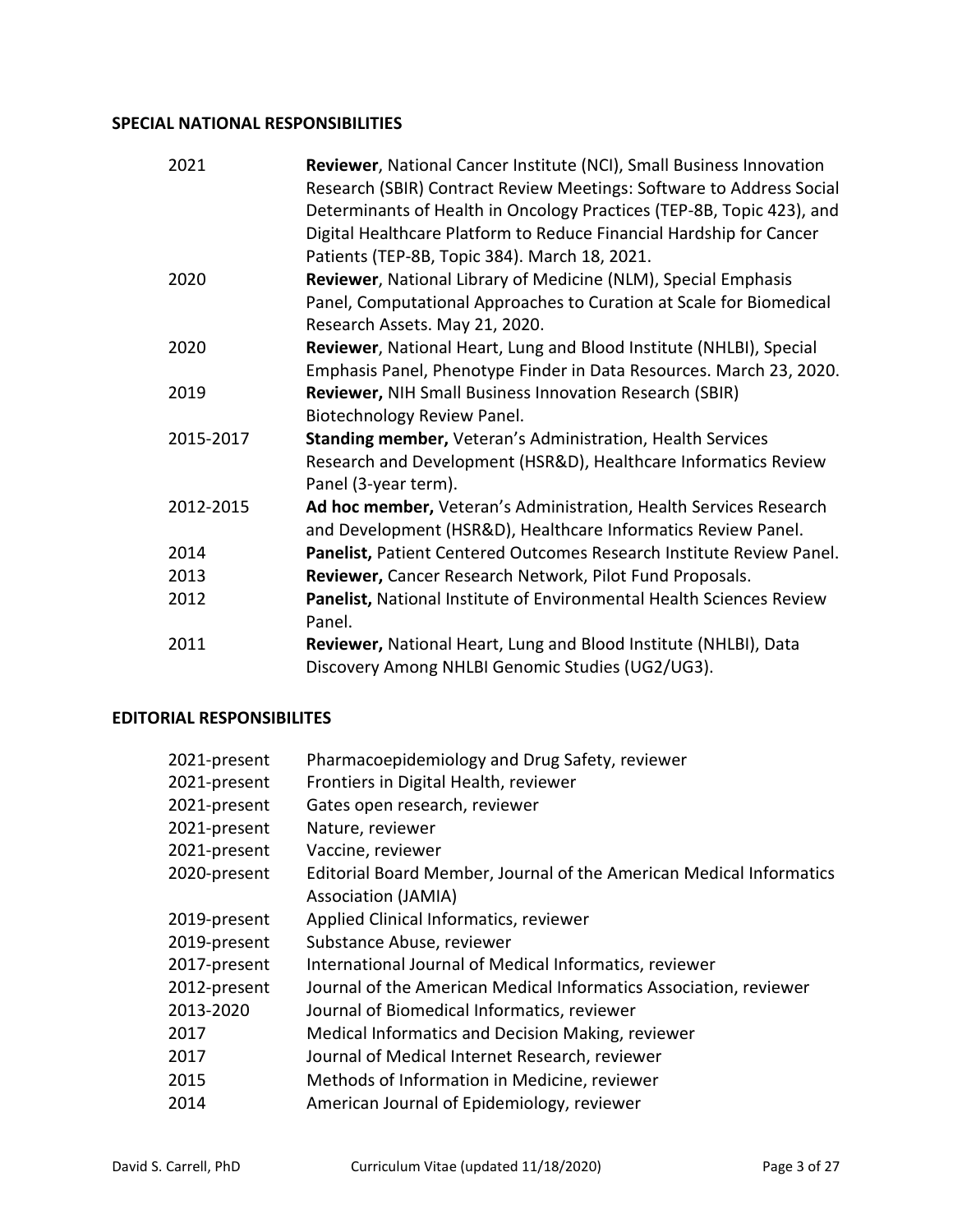# **RESEARCH FUNDING** (last updated 12/1/2020)

| <b>Project Title</b>                                                                                                                                        | PI                | <b>Funder</b> | <b>Direct</b><br>Costs | Role    | <b>Dates</b>            | <b>Effort</b> |
|-------------------------------------------------------------------------------------------------------------------------------------------------------------|-------------------|---------------|------------------------|---------|-------------------------|---------------|
| Completed                                                                                                                                                   |                   |               |                        |         |                         |               |
| Programmer Support for NLP Software Deployment                                                                                                              | Carrell           | Internal      | \$14,658               | PI      | $8/16/09 -$<br>12/31/09 | 2%            |
| Natural Language Processing for Cancer Research<br>Network Surveillance Studies (ARRA Challenge<br>Grant)<br>RC1CA146917                                    | Carrell           | NCI           | \$688,161              | PI      | $9/30/09 -$<br>8/31/12  | 25%           |
| SHARP Area 4: Secondary Use of EHR Data (Office<br>of the National Coordinator)<br>90TR0002/01                                                              | Chute             | <b>ONC</b>    | \$373,665              | Site-PI | $4/1/10 -$<br>12/18/13  | 20%           |
| Consolidation of Text Mining Resources and Tools                                                                                                            | Carrell           | Internal      | \$81,416               | PI      | $8/1/10 -$<br>12/31/11  | 5%            |
| eMERGE Network - Genetic Discovery and<br>Application<br>U01HG006375                                                                                        | Larson/<br>Jarvik | <b>NHGRI</b>  | \$2,912,449            | Co-I    | $8/15/11$ -<br>8/31/15  | 10%           |
| Patient Outcomes for High Tech Diagnostic Imaging<br>Studies (PCORI)                                                                                        | Solberg           | <b>PCORI</b>  | \$44,530               | Site-PI | $7/1/12 -$<br>6/30/15   | 5%            |
| Scalable and Robust Clinical Text De-Identification<br>Tools (R01)<br>R01LM011366                                                                           | Carrell           | <b>NLM</b>    | \$703,238              | PI      | $9/1/12 -$<br>8/31/16   | 20%           |
| Identifying Opioid Misuse and Abuse using EHR<br>data and NLP<br>8500617525                                                                                 | Von Korff         | Pfizer        | \$156,149              | Co-I    | $5/1/13 -$<br>6/30/14   | 15%           |
| Precursors of First-Episode Psychosis in a<br>Population-Based Sample<br>R01MH099666                                                                        | Simon             | <b>NIMH</b>   | \$2,056,240            | Co-I    | $7/19/13 -$<br>6/30/17  | 2%            |
| Measuring and Improving Colonoscopy Quality<br>Using NLP (R01)<br>R01CA168959                                                                               | Mehrotra          | <b>NCI</b>    | \$165,402              | Site-PI | $8/1/13$ -<br>2/28/17   | 20%           |
| NLP Algorithms to Capture Molecular Markers from<br>Tumors (CRN Pilot)<br>U24CA171524                                                                       | Kushi             | <b>NCI</b>    | \$40,441               | Site-PI | $9/1/13 -$<br>10/31/14  | 10%           |
| NLP for Identifying Clinical Risk Factors in<br>Pulmonary Nodule Surveillance (CRN Pilot)<br>U24CA171524                                                    | Farjah            | NCI           | \$45,619               | Site-PI | $9/1/13 -$<br>10/31/14  | 10%           |
| Identification of Opioid Abuse Using EHR Data and<br><b>NLP Algorithms</b><br>8500617525                                                                    | Carrell           | Pfizer        | \$156,166              | PI      | $9/1/14 -$<br>12/31/15  | 25%           |
| Sustained Implementation of Patient-Centered Care<br>for Alcohol Misuse<br>R18HS023173                                                                      | Bradley           | AHRQ          | \$480,400              | Co-I    | $9/1/14 -$<br>8/31/19   | 2%            |
| U.S. Study of Uterine Fibroids: Case-Finding,<br>Incidence and Patterns of Care                                                                             | Scholes           | Bayer         | \$197,132              | $Co-I$  | $9/15/14 -$<br>9/30/16  | 2%            |
| Computable Algorithms for Identifying Opioid<br>Abuse and Addiction, Part I<br><b>STUDY 3B</b>                                                              | Carrell           | Syneos        | \$14,363               | PI      | $4/1/15 -$<br>5/31/15   | 20%           |
| Computable Algorithms for Identifying Opioid<br>Abuse and Addiction, Part II                                                                                | Carrell           | Syneos        | \$1,282,991            | PI      | $5/4/15 -$<br>12/31/17  | 20%           |
| eMERGE Network - Phase III<br>U01HG008657                                                                                                                   | Larson/<br>Jarvik | <b>NHGRI</b>  | \$2,725,300            | $Co-I$  | $9/1/15 -$<br>5/31/19   | 10%           |
| Incidence and Predictors of Opioid Overdose and<br>Death Using Coded Data and Natural Language<br>Processing                                                | Carrell           | Syneos        | \$531,100              | Site-PI | $2/1/16 -$<br>12/31/18  | 20%           |
| Incidence and Predictors of Opioid Overdose and<br>Death Among ER/LA Opioid Analgesics Users as<br>Measured by Diagnoses and Death Records<br>SOW#5 2065-1B | Carrell           | Syneos        | \$415,000              | Site-PI | $2/1/16 -$<br>4/16/19   | 20%           |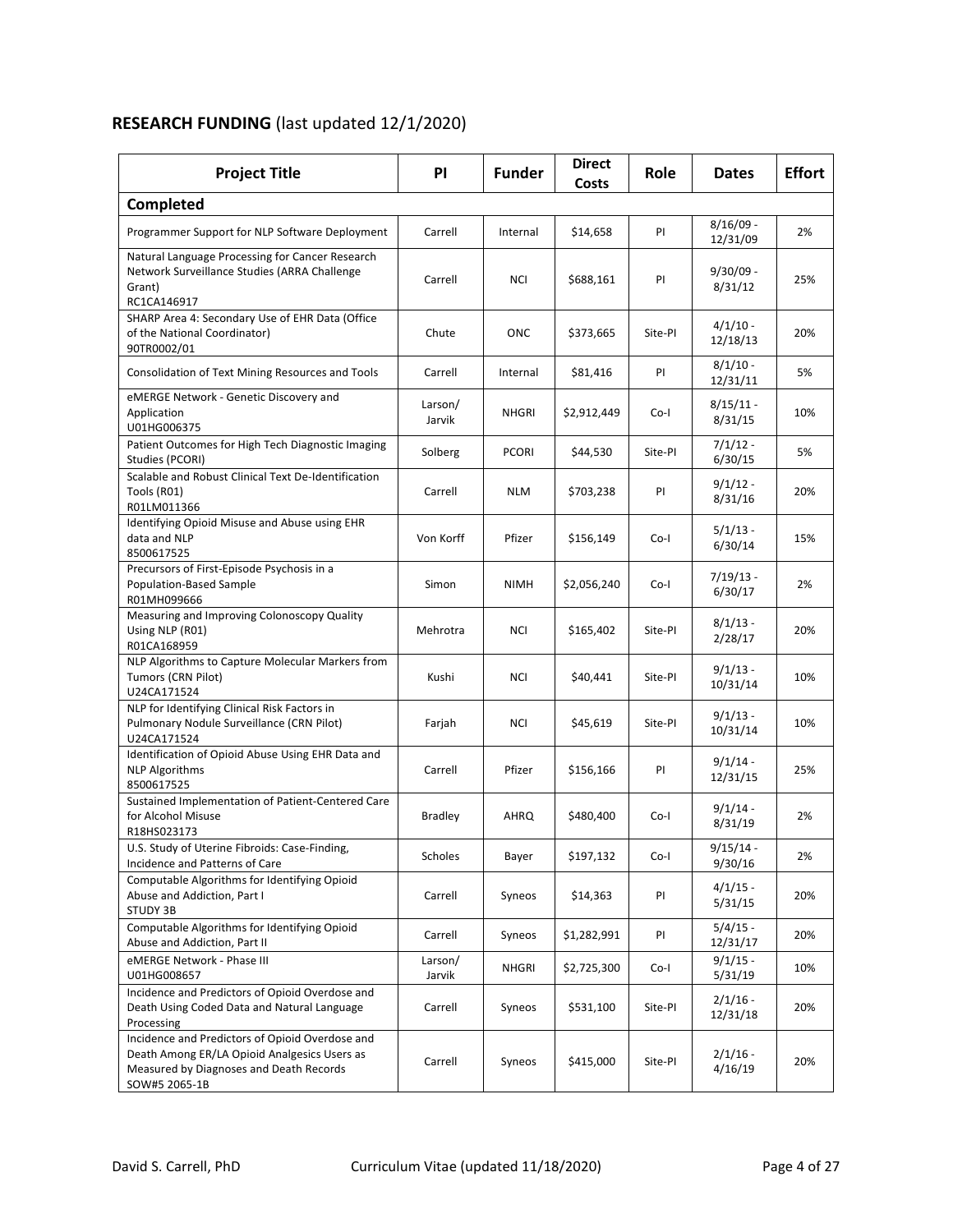| <b>Project Title</b>                                                                                                             | PI                          | <b>Funder</b>  | <b>Direct</b><br>Costs | Role   | <b>Dates</b>            | <b>Effort</b> |
|----------------------------------------------------------------------------------------------------------------------------------|-----------------------------|----------------|------------------------|--------|-------------------------|---------------|
| Endometriosis and Adenomyosis: Incidence, Case-<br>finding and Patterns of Care<br>439 BAYER PHARMA AG                           | Scholes                     | Bayer          | \$228,233              | $Co-I$ | $3/21/16$ -<br>6/30/17  | 2%            |
| Family Network Approach to Assess Trickle-Down<br><b>Effects of Genetic Testing</b>                                              | Larson/<br>Jarvik           | <b>NHGRI</b>   | \$100,000              | Co-I   | $6/1/16$ -<br>5/31/17   | 2%            |
| Risk of Cognitive Dysfunction and Related<br>Dementias Following General Anesthesia                                              | Penfold                     | J&J            | \$134,545              | Co-I   | $7/1/16 -$<br>10/31/17  | 10%           |
| ER/LA Opioid PMR Consortium Data Analysis<br><b>Coordinating Center</b>                                                          | Nelson                      | <b>FDA</b>     | \$1,260,000            | Co-I   | $7/1/16 -$<br>6/30/19   | 20%           |
| PMI Recruitment Partnership in the Urban and<br><b>Rural Northwest</b>                                                           | Simon                       | <b>NIH</b>     | \$621,091              | Co-I   | $9/30/16 -$<br>9/29/17  | 1%            |
| eMERGE Phenotyping Improvement Supplement                                                                                        | Larson/<br>Jarvik           | <b>NHGRI</b>   | \$95,000               | Co-I   | $9/30/16 -$<br>9/29/18  | 20%           |
| Geocoding the eMERGE Consortium<br>U01HG008657                                                                                   | Larson/<br>Jarvik           | NHGRI          | \$45,000               | Co-I   | $9/30/16 -$<br>9/29/19  | 10%           |
| Development and Validation of a Tool for<br>Automated Monitoring of Medication Allergies and<br>Side Effects (AMMASE)            | Carrell                     | Internal       | \$56,000               | PI     | $1/1/17$ -<br>12/31/18  | 7%            |
| Factors Associated with Sustained Opioid Taper<br>3110021954                                                                     | Carrell                     | Purdue         | \$245,500              | PI     | $12/1/17$ -<br>2/28/19  | 20%           |
| Analysis of the Risk of Motor Vehicle Accidents in<br>Patients with Obstructive Sleep Apnea<br>JA #32369                         | Hansen                      | Jazz<br>Pharma | \$214,800              | Co-I   | $2/1/18 -$<br>7/30/19   | 5%            |
| <b>Current</b>                                                                                                                   |                             |                |                        |        |                         |               |
| Integrating Addiction Research in Health Systems<br>(CTN)<br>UG1DA040314                                                         | Campbell/<br><b>Bradley</b> | <b>NIDA</b>    | \$684,900              | Co-I   | $9/1/15 -$<br>5/31/20   | 5%            |
| Integrating Addiction Research in Health Systems<br>(CTN Supplement)<br>UG1DA040314-06S1                                         | Campbell/<br><b>Bradley</b> | <b>NIDA</b>    | \$895,00               | Co-I   | $9/1/15 -$<br>5/31/20   | 2%            |
| The Electronic Medical Records and Genomics<br>Network (eMERGE III)<br>U01HG008657                                               | Larson/<br>Jarvik           | <b>NHGRI</b>   | \$568,500              | Co-I   | $9/1/15 -$<br>3/31/20   | 10%           |
| Seeing and Sharing What Matters: Personal Health<br>Libraries for Individuals with Multiple Chronic<br>Conditions<br>R01LM012813 | Ralston                     | <b>NLM</b>     | \$880,500              | Co-I   | $9/7/17 -$<br>8/31/21   | 10%           |
| Randomized Trial of Pain Self-Management Training<br>to Support Prescription Opioid Taper<br>R01DA044970                         | Sullivan                    | <b>NIDA</b>    | \$1,169,500            | Co-I   | $3/15/18$ -<br>12/31/21 | 5%            |
| Sentinel Operations Center Learning Phenotype<br>Laboratory - Phase I Task Order                                                 | Platt/Nelson/<br>Carrell    | <b>FDA</b>     | \$402,000              | Co-PI  | $7/1/18 -$<br>8/31/20   | 15%           |
| Assisted Identification and Navigation of Early<br>Mental Health Symptoms in Youth<br>R56MH117767                                | Penfold                     | <b>NIMH</b>    | \$583,800              | $Co-I$ | $8/3/18 -$<br>12/31/19  | 7%            |
| Susceptibility Gene for Erectile Dysfunction<br>R01DK104764                                                                      | Wessells                    | <b>NIDDKD</b>  | \$57,200               | Co-I   | $12/1/18$ -<br>5/31/20  | 7%            |
| Detecting Cost-Related Cancer Treatment<br>Conversations in the Electronic Medical Record                                        | Yeung                       | Internal       | \$30,000               | $Co-I$ | $1/1/19$ -<br>12/31/19  | 2%            |
| Sentinel Operations Center Learning Phenotype<br>Laboratory - Phase II Task Order<br>75F40119D10037                              | Platt/Nelson/<br>Carrell    | <b>FDA</b>     |                        | Co-PI  | $4/1/19$ -<br>3/31/21   | 10%           |
| Predicting Self-Harm, Suicide Attempt and Suicidal<br>Death Using Longitudinal EHR, Claims and Mortality<br>Data                 | Pathak                      | <b>NIMH</b>    | \$186,300              | $Co-I$ | $4/1/19$ -<br>3/31/23   | 2%            |
| The Electronic Medical Records and Genomics<br>Network (eMERGE III), Natural Language Processing<br>Supplement<br>U01HG008657    | Larson/<br>Jarvik           | <b>NHGRI</b>   | \$2,724,000            | $Co-I$ | 4/25/19 -<br>3/31/20    | 20%           |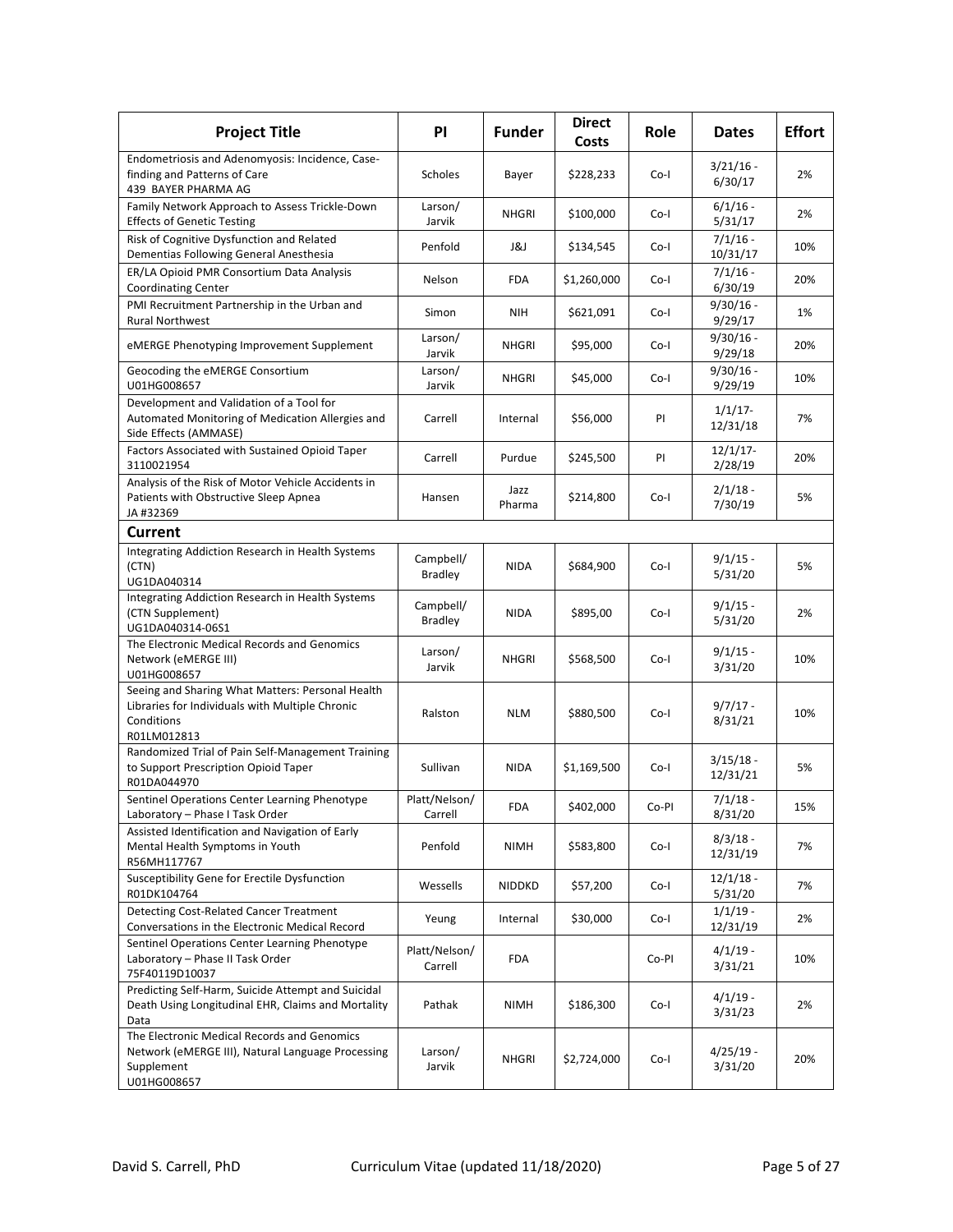| <b>Project Title</b>                                                                                                                                 | ΡI                         | <b>Funder</b> | <b>Direct</b><br>Costs | Role    | <b>Dates</b>            | <b>Effort</b> |
|------------------------------------------------------------------------------------------------------------------------------------------------------|----------------------------|---------------|------------------------|---------|-------------------------|---------------|
| <b>FDA Sentinel Innovation Center</b>                                                                                                                | Schneeweiss:<br>Contact PI | <b>FDA</b>    | \$249,000              | $Co-I$  | $9/28/19$ -<br>9/27/24  | 5%            |
| <b>Feasibility Assessment: Post-Marketing Safety</b><br>Surveillance Among Patients using Tanezumab                                                  | Carrell                    | <b>RUF</b>    | \$26,608               | Site-PI | $2/1/20 -$<br>9/30/20   | 7%            |
| An Electronic Health Record-Based Tool to Identify<br>Newly Diagnosed Breast Cancer Patients at Risk of<br>Low Social Support                        | Campbell                   | <b>NCI</b>    | \$456,949              | $Co-I$  | $7/1/20 -$<br>6/30/24   | 10%           |
| Implementing Routine Screening for Cannabis and<br>Other Drug Use Disorders in Primary Care<br>R01DA047312-01A1                                      | Carrell                    | <b>NIDA</b>   | \$649,000              | PI      | $8/15/20 -$<br>7/31/23  | 30%           |
| Pending                                                                                                                                              |                            |               |                        |         |                         |               |
| Innovation Project 2: Unstructured EHR Data and<br>Analytic Methods to Improve Signal Identification<br>(Task Order, FDA Sentinel Innovation Center) | Schneeweiss:<br>Contact PI | <b>FDA</b>    | <b>TBD</b>             | Co-PI   | $11/1/20$ -<br>10/30/22 | 20%           |
| Improving Suicide Risk Prediction by Natural<br>Language Processing of Clinical Notes                                                                | Carrell                    | <b>NIMH</b>   | \$1,999,082            | PI      | $7/1/21 -$<br>6/30/25   | 30%           |

# **TEACHING AND MENTORING RESPONCIBILITIES**

# **Course Responsibilities**

| 1988-1989    | Lecturer, Introduction to Statistics for Business Majors, University of<br>Washington School of Business, Seattle, WA (lecturer for three<br>consecutive quarters)                                                            |
|--------------|-------------------------------------------------------------------------------------------------------------------------------------------------------------------------------------------------------------------------------|
| 2014         | Guest lecturer, "Risks and Opportunities in Secondary Use of<br>Electronic Health Record Data," Information School, Master's degree<br>in cyber security students, University of Washington, Seattle, WA                      |
|              | Formal Mentoring of Junior Faculty and Professional Staff                                                                                                                                                                     |
| 2018-present | Mentor to Kai Yeung, PharmD, PhD, Assistant Investigator, Kaiser<br>Permanente Washington Health Research Institute, on incorporating<br>clinical natural language processing (NLP) methods into their program<br>of research |
| 2017-present | Mentor to Vina Graham, Programmer/Analyst, Kaiser Permanente<br>Washington Health Research Institute, on professional and career<br>development                                                                               |
| 2017-2019    | Mentor to Lu Chen, PhD, Research Associate I, Kaiser Permanente<br>Washington Health Research Institute, on incorporating clinical<br>natural language processing (NLP) methods into their program of<br>research             |
| 2016-present | Mentor to Arvind Ramaprasan, Programmer/Analyst, Kaiser<br>Permanente Washington Health Research Institute, on professional<br>and career development                                                                         |
| 2015-2017    | Recruited and mentored Andrew Baer, MS, Computational Linguist,<br>on career development                                                                                                                                      |
| 2012-present | Recruited and mentored David Cronkite, MS, Computational Linguist,<br>on development of skills needed in application of clinical NLP in<br>health research, contributing to scientific manuscripts                            |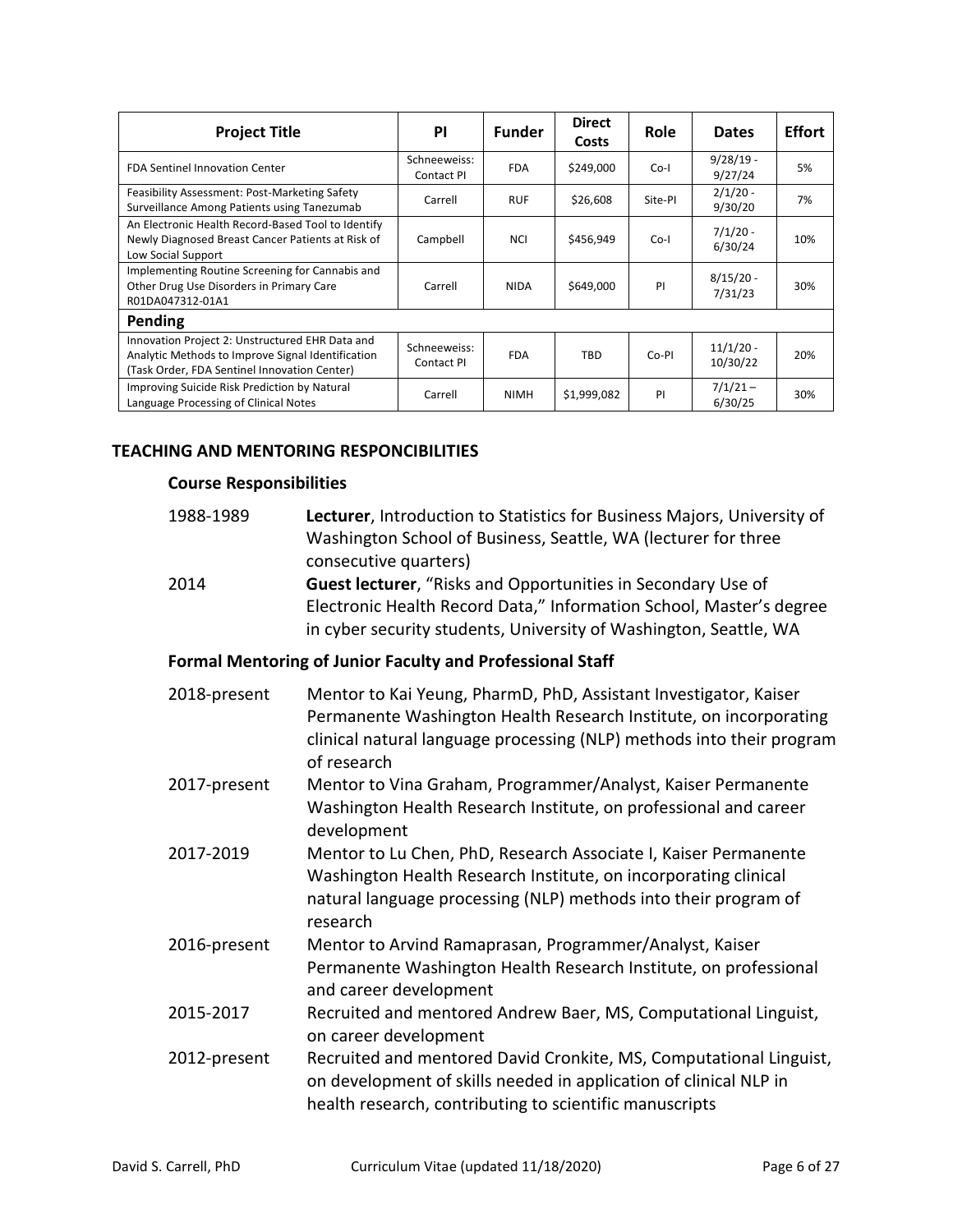### **PUBLICATIONS**

### **Peer-reviewed Publications of Original Work**

*(\*\* = senior author)*

- 1. **Carrell DS**. Whither the Revolution? *The Tocqueville Review*. 1987;8:39-92.
- 2. Bowen DJ, Urban N, **Carrell DS**, Kinne S. Comparisons of strategies to prevent breast cancer mortality. *J Soc Issues*. 1993 Summer;49(2):35-60. PMID: 17165234.
- 3. Bowen DJ, Kestin M, McTiernan A, **Carrell DS**, Green P. Effects of Dietary Fat Intervention on mental health in women. *Cancer Epidemiol Biomarkers Prev*. 1995 Jul-Aug;4(5):555-9. PMID: 7549814.
- 4. Wilkerson JD, **Carrell DS**. Money, Politics, and Medicine: The American medical PAC's strategy of giving in U.S. house races. *J Health Polit Policy Law*. 1999 Apr;24(2):335-55. PMID: 10321360.
- 5. Wald A, **Carrell DS**, Remington M, Kexel E, Zeh J, Corey L. Two-day Regimen of Acyclovir for treatment of recurrent genital herpes simplex virus type 2 infection. *Clin Infect Dis*. 2002 Apr;34(7):944-8. PMID: 11880960.
- 6. Engelberg R, **Carrell DS**, Krantz E, Corey L, Wald A. natural history of genital herpes simplex virus type 1 infection. *Sex Transm Dis*. 2003 Feb;30(2):174-7. PMID: 12567178.
- 7. Wald A, Huang ML, **Carrell DS**, Selke S, Corey L. Polymerase chain reaction for detection of herpes simplex virus (HSV) DNA on mucosal surfaces: Comparison with HSV isolation in cell culture. *J Infect Dis*. 2003 Nov;188(9):1345-51. PMID: 14593592.
- 8. Meyer JL, Crosby RA, Whittington WL, **Carrell DS**, Ashley-Morrow R, Meier AS, Harrington RD, DiClemente R, Wald A. The psychosocial impact of serological herpes simplex type 2 testing in an urban HIV clinic. *Sex Transm Infect*. 2005 Aug;81(4):309-15. PMC1745021.
- 9. Bonomi AE, Thompson RS, Anderson M, Rivara FP, Holt VL, **Carrell DS**, Martin DP. Ascertainment of intimate partner violence using two abuse measurement frameworks. *Inj Prev*. 2006 Apr;12(2):121-4. PMC2564437.
- 10. Bonomi AE, Thompson RS, Anderson M, Reid RJ, **Carrell DS**, Dimer JA, Rivara FP. Intimate partner violence and women's physical, mental, and social functioning. *Am J Prev Med*. 2006 Jun;30(6):458-66. PMID: 16704938.
- 11. Rivara FP, Anderson ML, Fishman P, Bonomi AE, Reid RJ, **Carrell DS**, Thompson RS. Intimate partner violence and health care costs and utilization for children living in the home. *Pediatrics*. 2007 Dec;120(6):1270-7. PMID: 18055676.
- 12. Bonomi AE, Anderson ML, Rivara FP, Cannon EA, Fishman PA, **Carrell DS**, Reid RJ, Thompson RS. Health care utilization and costs associated with childhood abuse. *J Gen Intern Med*. 2008 Mar;23(3):294-9. PMC2359481.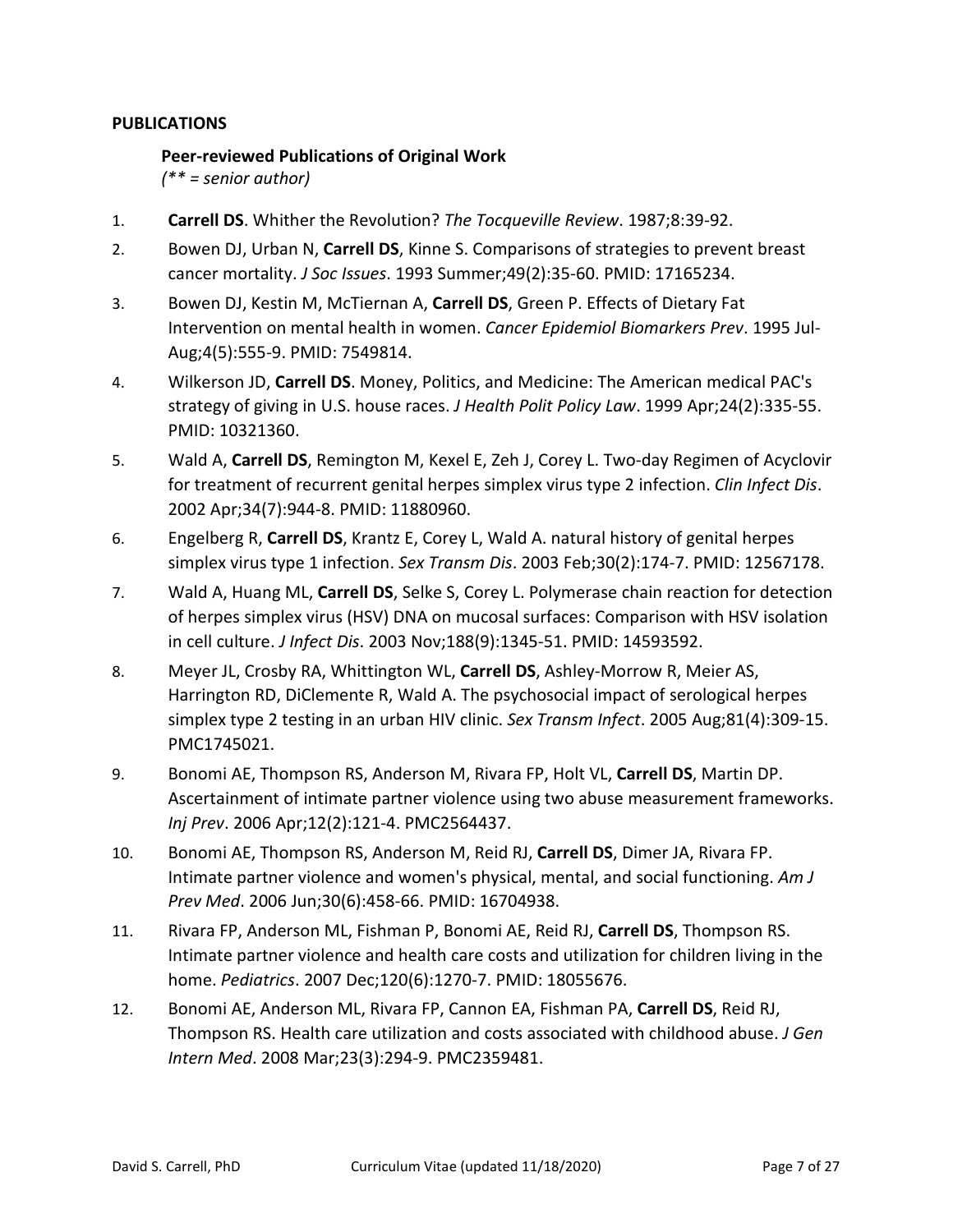- 13. Ralston JD, Rutter CM, **Carrell DS**, Hecht J, Rubanowice D, Simon GE. Patient use of secure electronic messaging within a shared medical record: A cross-sectional study. *J Gen Intern Med*. 2009 Mar;24(3):349-55. PMC2642567.
- 14. Green BB, Ralston JD, Fishman PA, Catz SL, Cook A, Carlson J, Tyll L, **Carrell DS**, Thompson RS. Electronic communications and home blood pressure monitoring (e-BP) study: design, delivery, and evaluation framework. *Contemp Clin Trials*. 2008 May;29(3):376-95. PMC2645352.
- 15. Green BB, Cook AJ, Ralston JD, Fishman PA, Catz SL, Carlson J, **Carrell DS**, Tyll L, Larson EB, Thompson RS. Effectiveness of home blood pressure monitoring, web communication, and pharmacist care on hypertension control: A randomized controlled trial. *JAMA*. 2008 Jun;299(24):2857-67. PMC2715866.
- 16. Reid RJ, Bonomi AE, Rivara FP, Anderson ML, Fishman PA, **Carrell DS**, Thompson RS. Intimate partner violence among men prevalence, chronicity, and health effects. *Am J Prev Med*. 2008 Jun;34(6):478-85. PMID: 18471583.
- 17. Grembowski D, Anderson ML, Conrad DA, Fishman PA, Larson EB, Martin DP, Ralston JD, **Carrell DS**, Hecht J. Evaluation of the Group Health Cooperative access initiative: Study design challenges in estimating the impact of a large-scale organizational transformation. *Qual Manag Health Care*. 2008 Oct-Dec;17(4):292-303. PMID: 19020399.
- 18. Bonomi AE, Anderson ML, Reid RJ, Rivara FP, **Carrell DS**, Thompson RS. Medical and psychosocial diagnoses in women with a history of intimate partner violence. *Arch Intern Med*. 2009 Oct;169:1692-7. PMID: 19822826.
- 19. Rivara FP, Anderson ML, Fishman P, Reid RJ, Bonomi AE, **Carrell DS**, Thompson RS. Age, period, and cohort effects on intimate partner violence. *Violence Vict*. 2009;24(5):627- 38. PMID: 19852403.
- 20. Green BB, Wang CY, Horner K, Catz S, Meenan RT, Vernon SW, **Carrell DS**, Chubak J, Ko C, Laing S, Bogart A. Systems of support to increase colorectal cancer screening and follow-up rates (SOS): Design, challenges, and baseline characteristics of trial participants. *Contemp Clin Trials*. 2010 Nov;31(6):589-603. PMC2956868.
- 21. Schildcrout JS, Basford MA, Pulley JM, Masys DR, Roden DM, Wang D, Chute CG, Kullo IJ, **Carrell DS**, Peissig P, Kho A, Denny JC. An analytical approach to characterize morbidity profile dissimilarity between distinct cohorts using electronic medical records. *J Biomed Inform*. 2010 Dec;43(6):914-23. PMC2991387.
- 22. Denny JC, Crawford DC, Ritchie MD, Bielinski SJ, Basford MA, Bradford Y, Chai HS, Bastarache L, Zuvich R, Peissig P, **Carrell DS**, Ramirez AH, Pathak J, Wilke RA, Rasmussen L, Wang X, Pacheco JA, Kho AN, Hayes MG, Weston N, Matsumoto M, Kopp PA, Newton KM, Jarvik GP, Li R, Manolio TA, Kullo IJ, Chute CG, Chisholm RL, Larson EB, McCarty CA, Masys DR, Roden DM, de Andrade M. Variants near FOXE1 are associated with hypothyroidism and other thyroid conditions: Using electronic medical records for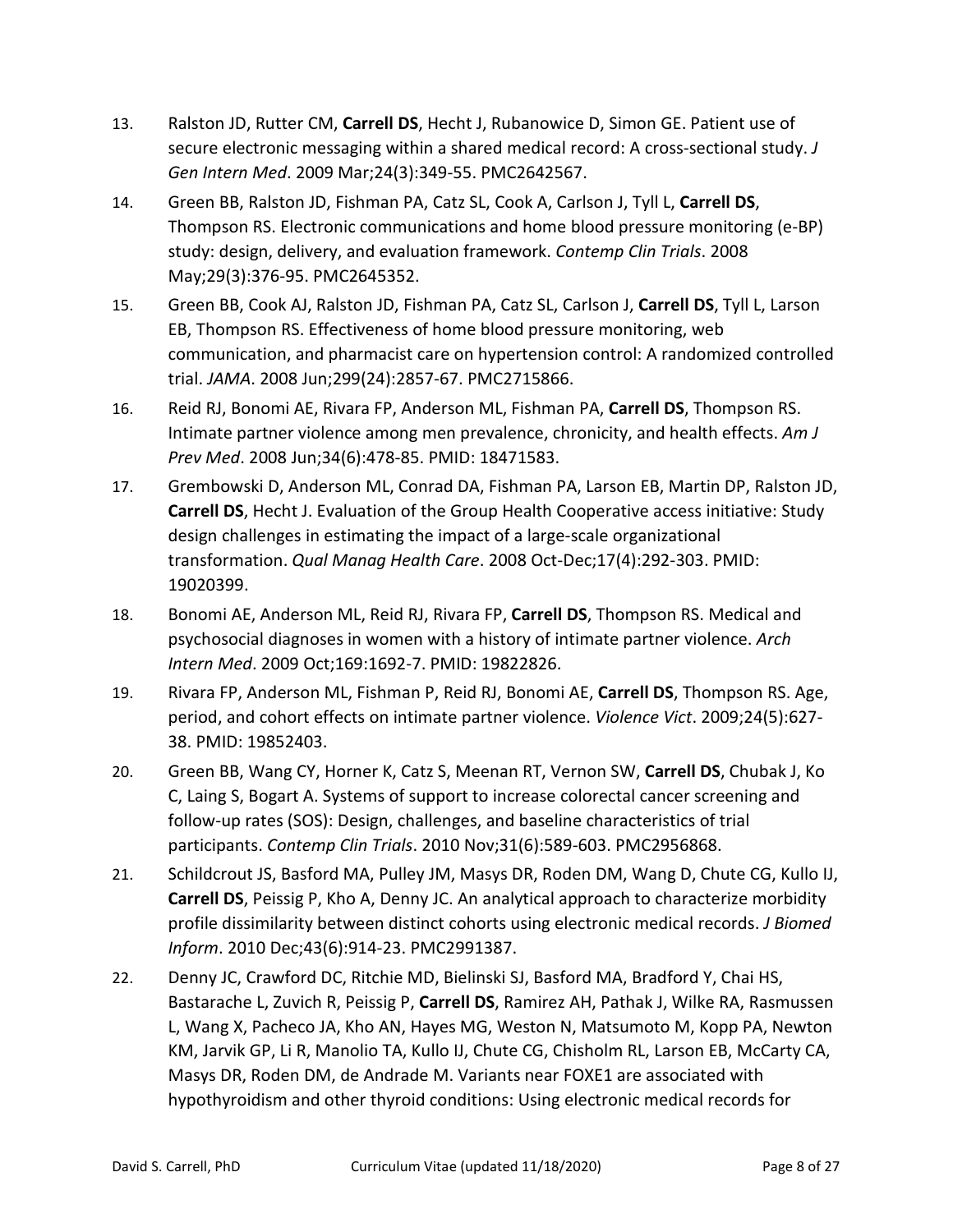genome-and phenome-wide studies. *Am J Hum Genet*. 2011 Oct;89(4):529-42. PMC3188836.

- 23. **Carrell DS**. A strategy for deploying secure cloud-based natural language processing systems for applied research involving clinical text. Proceedings of the 44th Hawaii International Conference on System Sciences (HICSS). 2011 Jan 4-7: Kauai, HI. 11.
- 24. Floyd JS, Heckbert SR, Weiss NS, **Carrell DS**, Psaty BM. Use of administrative data to estimate the incidence of statin-related rhabdomyolysis. *JAMA*. 2012 Apr;307(15):1580- 1582. PMC3483067.
- 25. Peissig PL, Rasmussen LV, Berg RL, Linneman JG, McCarty CA, Waudby C, Chen L, Denny JC, Wilke RA, Pathak J, **Carrell DS**, Kho AN, Starren JB. Importance of multi-modal approaches to effectively identify cataract cases from electronic health records. *J Am Med Inform Assoc*. 2012 Mar-Apr;19(2):225-234. PMC3277618.
- 26. Mosley JD, Van Driest SL, Larkin EK, Weeke PE, Witte JS, Wells QS, Karnes JH, Guo Y, Bastarache L, Olson LM, McCarty CA, Pacheco JA, Jarvik GP, **Carrell DS**, Larson EB, Crosslin DR, Kullo IJ, Tromp G, Kuivaniemi H, Carey DJ, Ritchie MD, Denny JC, Roden DM. Mechanistic phenotypes: An aggregative phenotyping strategy to identify disease mechanisms using GWAS data. *PLoS ONE*. 2012 Dec 12;8(12): e81503. PMC3861317.
- 27. **Carrell DS**, Malin B, Aberdeen J, Bayer S, Clark C, Wellner B, Hirschman L. Hiding in plain sight: Use of realistic surrogates to reduce exposure of protected health information in clinical text. *J Am Med Inform Assoc*. 2013 Mar-Apr;20(2):342-8. PMC3638183.
- 28. Crosslin DR, McDavid A, Weston N, Zheng X, Hart E, de Andrade M, Kullo IJ, McCarty CA, Doheny KF, Pugh E, Kho A, Hayes MG, Ritchie MD, Saip A, Crawford DC, Crane PK, Newton K, **Carrell DS**, Gallego CJ, Nalls MA, Li R, Mirel DB, Crenshaw A, Couper DJ, Tanaka T, van Rooij FJ, Chen MH, Smith AV, Zakai NA, Yango Q, Garcia M, Liu Y, Lumley T, Folsom AR, Reiner AP, Felix JF, Dehghan A, Wilson JG, Bis JC, Fox CS, Glazer NL, Cupples LA, Coresh J, Eiriksdottir G, Gudnason V, Bandinelli S, Frayling TM, Chakravarti A, van Duijn CM, Melzer D, Levy D, Boerwinkle E, Singleton AB, Hernandez DG, Longo DL, Witteman JC, Psaty BM, Ferrucci L, Harris TB, O'Donnell CJ, Ganesh SK, Larson EB, Carlson CS, Jarvik GP. Genetic variation associated with circulating monocyte count in the eMERGE Network. *Hum Mol Genet*. 2013 May;22(10):2119-27. PMC3633369.
- 29. Dublin S, Baldwin E, Walker RL, Christensen LM, Haug PJ, Jackson ML, Nelson JC, Ferraro J, **Carrell DS**, Chapman WW. Natural language processing to identify pneumonia from radiology reports. *Pharmacoepidemiol Drug Saf*. 2013 Aug;22(8):834-841. PMC3811072.
- 30. Fishman PA, Cook AJ, Anderson ML, Ralston JD, Catz SL, **Carrell DS**, Carlson J, Green BB. Improving BP control through electronic communications: An economic evaluation. *Am J Manag Care*. 2013 Sep;19(9):709-16. PMC3938103.
- 31. Gao H, Bowles EA, **Carrell DS**, Buist DSM. PS2-25: Using natural language processing to extract findings from mammography reports. *Clin Med Res*. 2013 Sep;11(3):154. PMC3788501.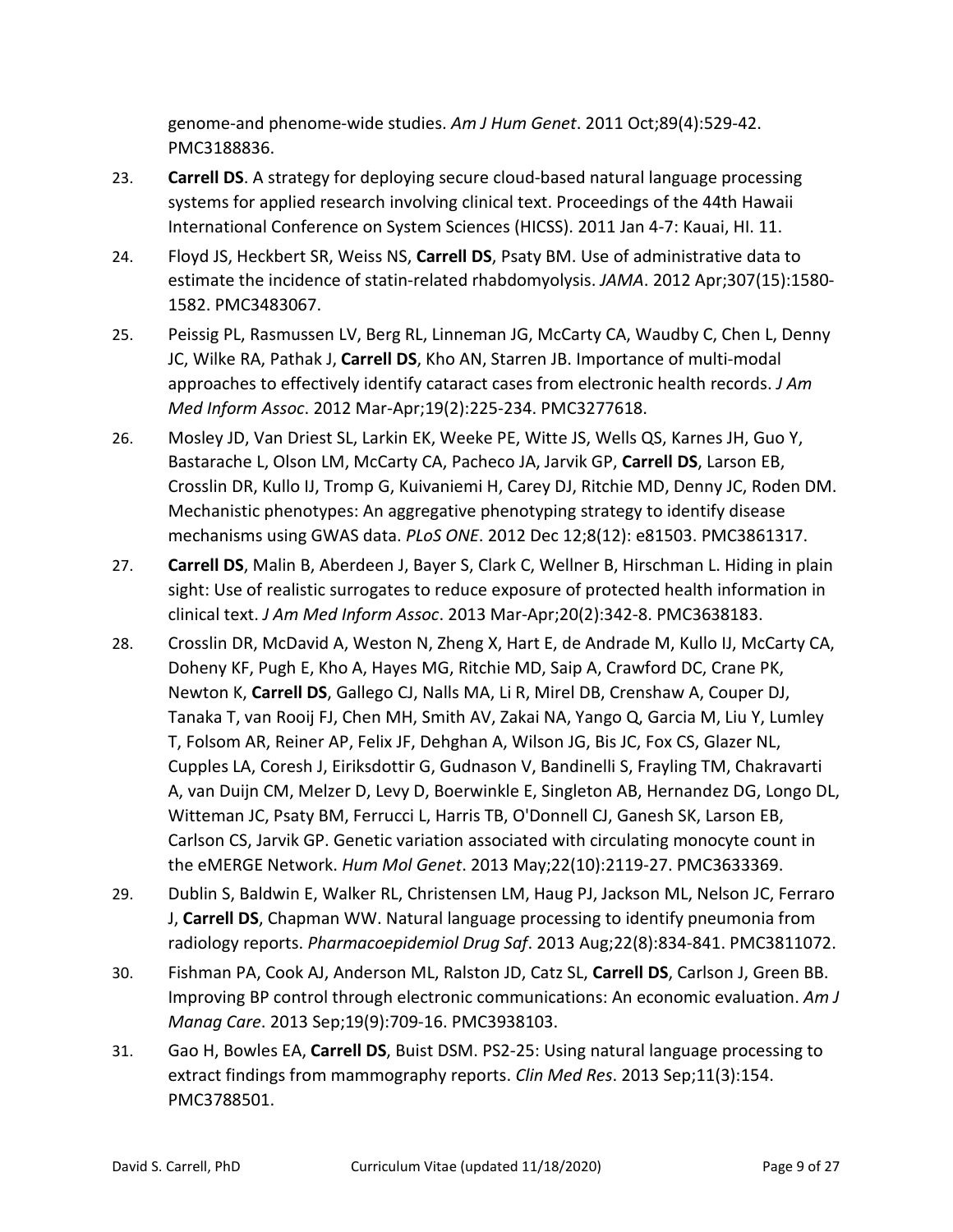- 32. Denny JC, Bastarache L, Ritchie MD, Carroll RJ, Zink R, Mosley JD, Field JR, Pulley JM, Ramirez AH, Bowton E, Basford MA, **Carrell DS**, Peissig PL, Kho AN, Pacheco JA, Rasmussen LV, Crosslin DR, Crane PK, Pathak J, Bielinski SJ, Pendergrass SA, Xu H, Hindorff LA, Li R, Manolio TA, Chute CG, Chisholm RL, Larson EB, Jarvik GP, Brilliant MH, McCarty CA, Kullo IJ, Haines JL, Crawford DC, Masys DR, Roden DM. Systematic comparison of phenome-wide association study of electronic medical record data and genome-wide association study data. *Nat Biotechnol*. 2013;31(12):1102-1110. PMC3969265.
- 33. **Carrell DS**, Halgrim S, Tran DT, Buist DSM, Chubak J, Chapman WW, Savova G. Using natural language processing to improve efficiency of manual chart abstraction in research: The case of breast cancer recurrence. *Am J Epidemiol*. 2014 Mar 15;179(6):749-758. PMC3939853.
- 34. Rasmussen LV, Thompson WK, Pacheco JA, Kho AN, **Carrell DS**, Pathak J, Peissig PL, Tromp G, Denny JC, Starren JB. Design patterns for the development of electronic health record-driven phenotype extraction algorithms. *J Biomed Inform*. 2014 Oct;51:280-6. PMC4194216.
- 35. Rasmussen-Torvik LJ, Stallings SC, Gordon AS, Almoguera B, Basford MA, Bielinski SJ, Brautbar A, Brilliant MH, **Carrell DS**, Connolly JJ, Crosslin DR, Doheny KF, Gallego CJ, Gottesman O, Kim DS, Leppig KA, Li R, Lin S, Manzi S, Mejia AR, Pacheco JA, Pan V, Pathak J, Perry CL, Peterson JF, Prows CA, Ralston J, Rasmussen LV, Ritchie MD, Sadhasivam S, Scott SA, Smith M, Vega A, Vinks AA, Volpi S, Wolf WA, Bottinger E, Chisholm RL, Chute CG, Haines JL, Harley JB, Keating B, Holm IA, Kullo IJ, Jarvik GP, Larson EB, Manolio T, McCarty CA, Nickerson DA, Scherer SE, Williams MS, Roden DM, Denny JC. Design and anticipated outcomes of the eMERGE-PGx project: A multicenter pilot for preemptive pharmacogenomics in electronic health record systems. *Clin Pharmacol Ther*. 2014 Oct;96(4):482-9. PMC4169732.
- 36. Li M, **Carrell DS**, Aberdeen J, Hirschman L, Malin BA. De-identification of clinical narratives through writing complexity measures. *Int J Med Inform*. 2014 Oct;83(10):750- 67. PMC4215974.
- 37. Cronin RM, Field JR, Bradford Y, Shaffer CM, Carroll RJ, Mosley JD, Bastarache L, Edwards TL, Hebbring SJ, Lin S, Hindorff LA, Crane PK, Pendergrass SA, Ritchie MD, Crawford DC, Pathak J, Bielinski SJ, **Carrell DS**, Crosslin DR, Ledbetter DH, Carey DJ, Tromp G, Williams MS, Larson EB, Jarvik GP, Peissig PL, Brilliant MH, McCarty CA, Chute CG, Kullo IJ, Bottinger E, Chisholm R, Smith ME, Roden DM, Denny JC. Phenome-wide association studies demonstrating pleiotropy of genetic variants within FTO with and without adjustment for body mass index. *Front Genet*. 2014 Aug;5:250. PMC4134007.
- 38. Ritchie MD, Verma SS, Hall MA, Goodloe RJ, Berg RL, **Carrell DS**, Carlson CS, Chen L, Crosslin DR, Denny JC, Jarvik G, Li R, Linneman JG, Pathak J, Peissig P, Rasmussen LV, Ramirez AH, Wang X, Wilke RA, Wolf WA, Torstenson ES, Turner SD, McCarty CA.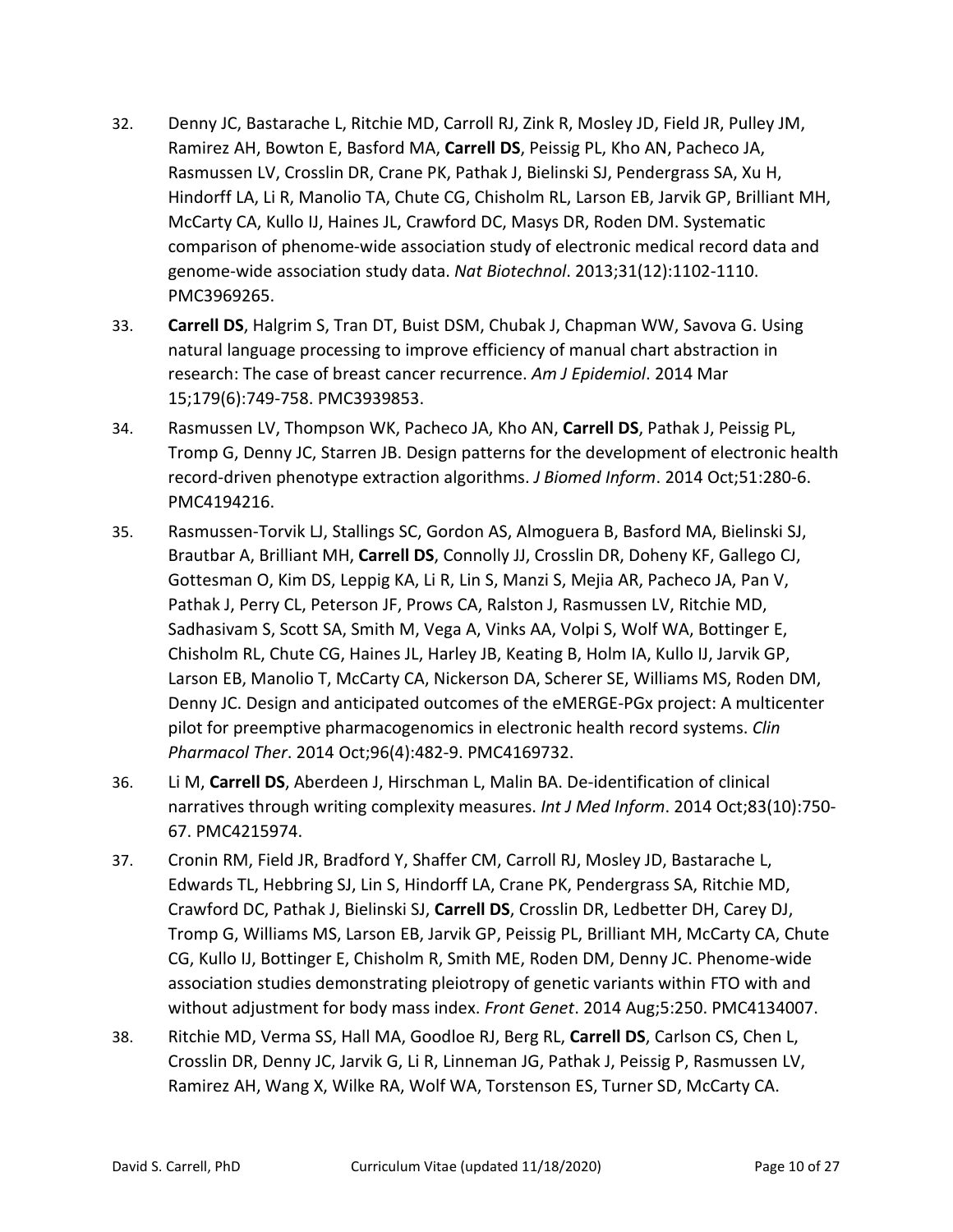Electronic medical records and genomics (eMERGE) network exploration in cataract: Several new potential susceptibility loci. *Mol Vis*. 2014 Sep; 20:1281-95. PMC4168835.

- 39. Wu S, Miller T, Masanz J, Coarr M, Halgrim S, **Carrell DS**, Clark C. Negation's not solved: generalizability versus optimizability in clinical natural language processing. *PLoS ONE*. 2014 Nov 13;9(11): e112774. PMC4231086.
- 40. Huang SH, LePendu P, Iyer SV, Tai-Seale M, **Carrell DS**, Shah NH. Toward personalizing treatment for depression: Predicting diagnosis and severity. *J Am Med Inform Assoc*. 2014;21(6):1069-75. PMC4215055.
- 41. Crosslin DR, **Carrell DS**, Burt A, Kim DS, Underwood JG, Hanna DS, Comstock BA, Baldwin E, deAndrade M, Kullo IJ, Tromp G, Kuivaniemi H, Borthwick KM, McCarty CA, Peissig PL, Doheny KF, Pugh E, Kho A, Pacheco J, Hayes MG, Ritchie MD, Verma SS, Armstrong G, Stallings S, Denny JC, Carroll RJ, Crawford DC, Crane PK, Mukherjee S, Bottinger E, Li R, Keating B, Mirel DB, Carlson CS, Harley JB, Larson EB, Jarvik GP. Genetic variation in the HLA region is associated with susceptibility to herpes zoster. *Genes Immun*. 2015 Jan-Feb;16(1):1-7. PMC4308645.
- 42. Hylan TR, Von Korff M, Saunders K, Masters E, Palmer RE, **Carrell DS**, Cronkite D, Mardekian J, Gross D. Automated prediction of risk for problem opioid use in a primary care setting. *J Pain*. 2015 Apr;16(4):380-387. PMID: 25640294.
- 43. Gao H, Bowles EJA, **Carrell DS**, Buist DS. Using natural language processing to extract mammographic findings. *J Biomed Inform*. 2015 Apr;54:77-84. PMC4408241.
- 44. Wieneke AE, Bowles EJA, Cronkite D, Wernli KJ, Gao H, **Carrell DS**, Buist DSM. Validation of natural language processing to extract breast cancer pathology procedures and results. *J Pathol Inform*. 2015 Jun;6:38. PMC4485196.
- 45. Palmer RE, **Carrell DS**, Cronkite D, Saunders K, Gross DE, Masters E, Donevan S, Hylan TR, Von Korff M. The prevalence of problem opioid use in patients receiving chronic opioid therapy: Computer-assisted review of electronic health record clinical notes. *Pain*. 2015 Jul;156(7):1208-1214. PMID: 25760471.
- 46. Abdul-Baki H, Schoen RE, Dean K, Rose S, Leffler DA, Kuganeswaran E, **Carrell DS**, Mehrotra, A. Public reporting of colonoscopy quality is associated with an increase in endoscopist adenoma detection rate. *Gastrointest Endosc*. 2015 Oct;82(4):676-82. PMC4575767.
- 47. Gallego CJ, Burt A, Sundaresan AS, Ye Z, Shaw C, Crosslin DR, Crane PK, Fullerton SM, Hansen K, **Carrell DS**, Kuivaniemi H, Derr K, de Andrade M, McCarty CA, Kitchner TE, Ragon BK, Stallings SC, Papa G, Bochenek J, Smith ME, Aufox SA, Pacheco JA, Patel V, Friesema EM, Erwin AL, Gottesman O, Gerhard GS, Ritchie M, Motulsky AG, Kullo IJ, Larson EB, Tromp G, Brilliant MH, Bottinger E, Denny JC, Roden DM, Williams MS, Jarvik GP. Penetrance of hemochromatosis in HFE genotypes resulting in p.Cys282Tyr and p.[Cys282Tyr];[His63Asp] in the eMERGE network. *Am J Hum Genet*. 2015 Oct;97(4):512- 20. PMC4596892.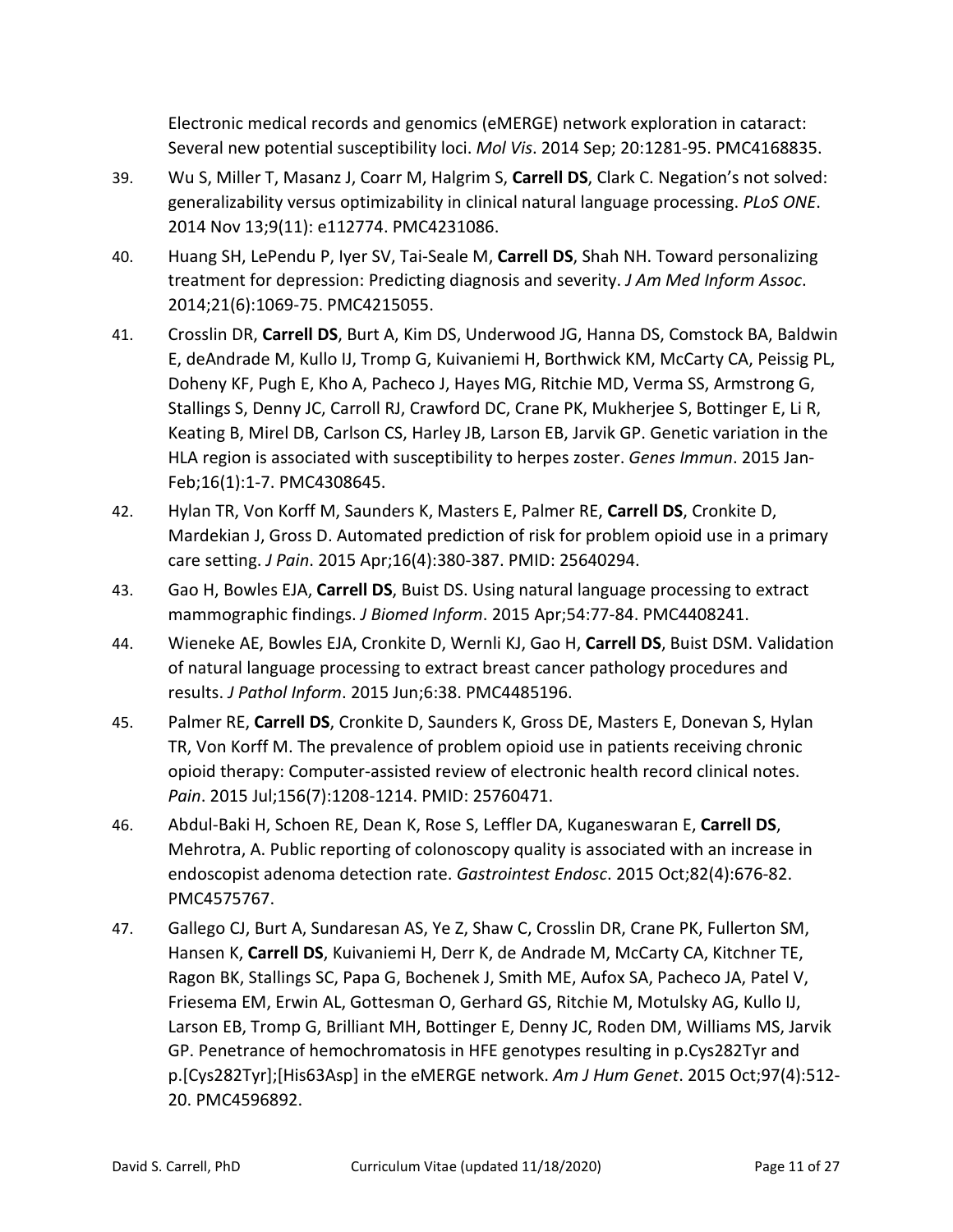- 48. Bielinski SJ, Pathak J, **Carrell DS**, Takahashi PY, Olson JE, Larson NB, et al.Liu H, Sohn S, Wells QS, Denny JC, Rasmussen-Torvik LJ, Pacheco JA, Jackson KL, Lesnick TG, Gullerud RE, Decker PA, Pereira NL, Ryu E, Dart RA, Peissig P, Linneman JG, Jarvik GP, Larson EB, Bock JA, Tromp GC, de Andrade M, Roger VL. A robust e-Epidemiology tool in phenotyping heart failure with differentiation for preserved and reduced ejection fraction: The Electronic Medical Records and Genomics (eMERGE Network). *J Cardiovasc Trans Res*. 2015 Nov;8(8):475-83. PMC4651838.
- 49. Mo H, Thompson WK, Rasmussen LV, Pacheco JA, Jiang G, Kiefer R, Zhu Q, Xu J, Montague E, **Carrell DS**, Lingren T, Mentch FD, Ni Y, Wehbe FH, Peissig PL1, Tromp G, Larson EB, Chute CG, Pathak J, Denny JC, Speltz P, Kho AN, Jarvik GP, Bejan CA, Williams MS17, Borthwick K, Kitchner TE, Roden DM, Harris PA. Desiderata for computable representations of electronic health records-driven phenotype algorithms. *J Am Med Inform Assoc*. 2015 Nov;22(6):1220-30. PMC4639716.
- 50. Solberg LI, Asche SE, Butler J, **Carrell DS**, Norton CK, Jarvik JG, Smith-Bindman, R, Tillema, JO, Whitebird, RR, Ziegenfuss, JY. The effect of achieving patient-reported outcome measures on satisfaction. *J Am Board Fam Med*. 2015 Nov-Dec;28(6):785-92. PMID: 26546655.
- 51. **Carrell DS**, Cronkite D, Palmer RE, Saunders K, Gross DE, Masters ET, Hylan TR, Von Korff M. Using natural language processing to identify problem usage of prescription opioids. *Int J Med Inform*. 2015 Dec;84(12):1057-1064. PMID: 26456569.
- 52. Borthwick KM, Smelser DT, Bock JA, Elmore JR, Ryer EJ, Ye Z, Pacheco JA, **Carrell DS**, Michalkiewicz M, Thompson WK, Pathak J, Bielinski SJ, Denny JC, Linneman JG, Peissig PL, Kho AN, Gottesman O, Parmar H, Kullo IJ, McCarty CA, Böttinger EP, Larson EB, Jarvik GP, Harley JB, Bajwa T, Franklin DP, Carey DJ, Kuivaniemi H, Tromp G. ePhenotyping for abdominal aortic aneurysm in the electronic medical records and genomics (eMERGE) network: Algorithm development and Konstanz information miner workflow. *Int J Biomed Data Min*. 2015 Dec;4(1):113. PMC4820287.
- 53. Crosslin DR, Robertson PD, **Carrell DS**, Gordon AS, Hanna DS, Burt A, Fullerton SM, Scrol A, Ralston J, Leppig K, Hartzler A, Baldwin E, Andrade Md, Kullo IJ, Tromp G, Doheny KF, Ritchie MD, Crane PK, Nickerson DA, Larson EB, Jarvik GP. Prospective participant selection and ranking to maximize actionable pharmacogenetic variants and discovery in the eMERGE Network. *Genome Med*. 2015 Jul;7(1):67. PMC4517371.
- 54. Hall MA, Verma SS, Wallace J, Lucas A, Berg RL, Connolly J, Crawford DC, Crosslin D, de Andrade M, Doheny KF, Haines JL, Harley JB, Jarvik GP, Kitchner T, Kuivaniemi H, Larson EB, **Carrell DS**, Tromp G, Vrabec TR, Pendergrass SA, McCarty CA, Ritchie MD. Biologydriven gene-gene interaction analysis of age-related cataract in the eMERGE network. *Genet Epidemiol*. 2015 Jul;39(5):376-84. PMC4550090.
- 55. Van Driest SL, Wells QS, Stallings S, Bush WS, Gordon A, Nickerson DA, Kim JH, Crosslin DR, Jarvik GP, **Carrell DS**, Ralston JD, Larson EB, Bielinski SJ, Olson JE, Ye Z, Kullo IJ, Abul-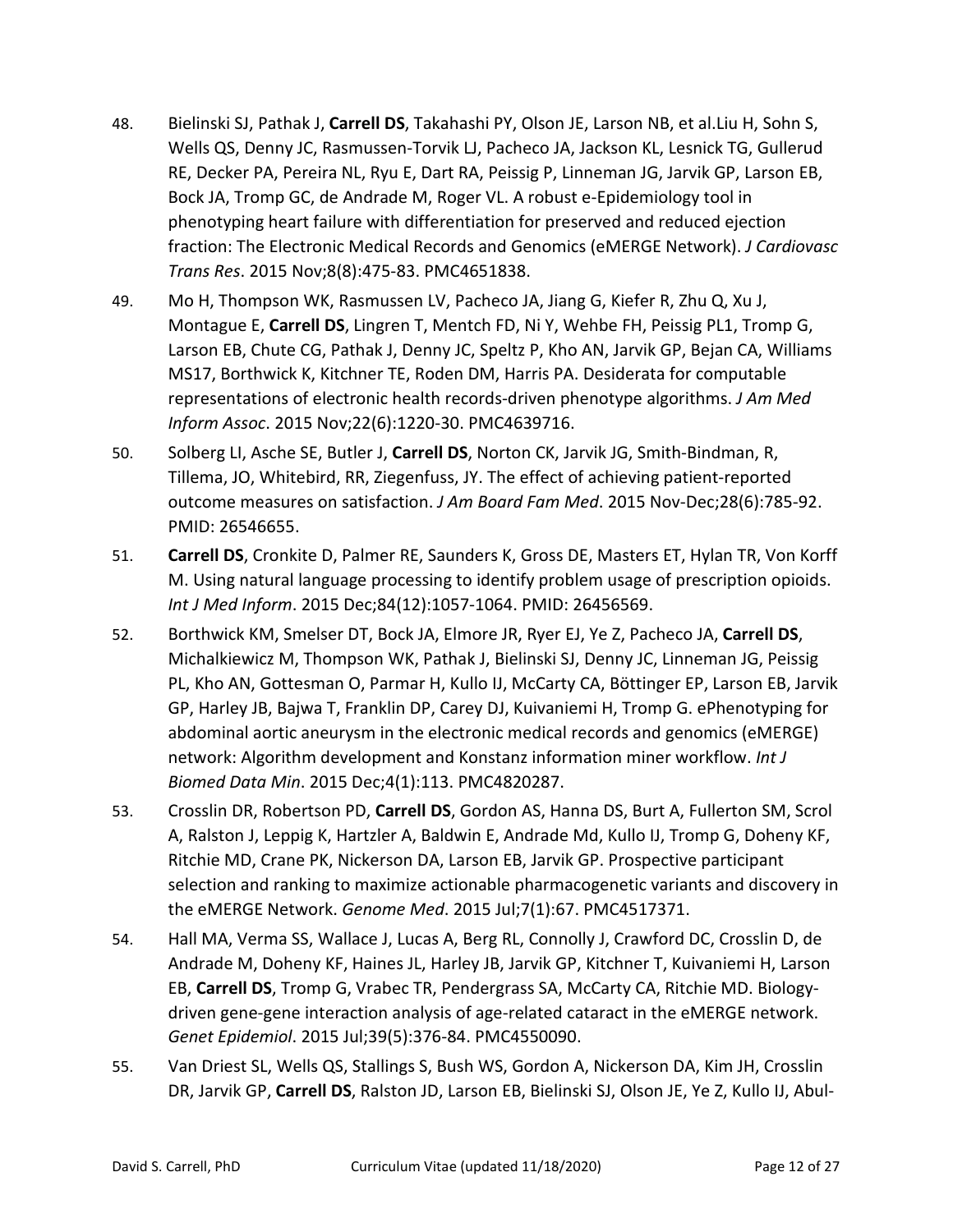Husn NS, Scott SA, Bottinger E, Almoguera B, Connolly J, Chiavacci R, Hakonarson H, Rasmussen-Torvik LJ, Pan V, Persell SD, Smith M, Chisholm RL, Kitchner TE, He MM, Brilliant MH, Wallace JR, Doheny KF, Shoemaker MB, Li R, Manolio TA, Callis TE, Macaya D, Williams MS, Carey D, Kapplinger JD, Ackerman MJ, Ritchie MD, Denny JC, Roden DM. Association of arrhythmia-related genetic variants with phenotypes documented in electronic medical records. *JAMA*. 2016 Jan;315(1):47-57. PMC4758131.

- 56. Simonti CN, Vernot B, Bastarache L, Bottinger E, **Carrell DS**, Chisholm RL, Crosslin DR, Hebbring SJ, Jarvik GP, Kullo IJ, Li R, Pathak J, Ritchie MD, Roden DM, Verma SS, Tromp G, Prato JD, Bush WS, Akey JM, Denny JC, Capra JA. The phenotypic legacy of admixture between modern humans and Neandertals. *Science*. 2016 Feb;351(6274):737-41. PMC4849557.
- 57. Kirby JC, Speltz P, Rasmussen LV, Basford M, Gottesman O, Peissig PL, Pacheco, JA, Tromp, G, Pathak J, **Carrell DS**, Ellis SB, Lingren T, Thompson WK, Savova G, Haines J, Roden DM, Harris PA, Denny JC. PheKB: A catalog and workflow for creating electronic phenotype algorithms for transportability. *J Am Med Inform Assoc*. 2016 Mar;23(6):1046-1052. PMC5070514.
- 58. Mosley JD, Shaffer CM, Van Driest SL, Weeke PE, Wells QS, Karnes JH, Velez Edwards DR, Wei WQ, Teixeira PL, Bastarache L, Crawford DC, Li R, Manolio TA, Bottinger EP, McCarty CA, Linneman JG, Brilliant MH, Pacheco JA, Thompson W, Chisholm RL11, Jarvik GP, Crosslin DR, **Carrell DS**, Baldwin E, Ralston J, Larson EB, Grafton J, Scrol A, Jouni H, Kullo IJ, Tromp G, Borthwick KM, Kuivaniemi H, Carey DJ, Ritchie MD, Bradford Y, Verma SS, Chute CG, Veluchamy A, Siddiqui MK, Palmer CN, Doney A, MahmoudPour SH, Maitlandvan der Zee AH1 Morris AD, Denny JC, Roden DM. A genome-wide association study identifies variants in KCNIP4 associated with ACE inhibitor-induced cough. *Pharmacogenomics J*. 2016 Jun;16(3):231-7. PMC4713364.
- 59. Li M, **Carrell DS**, Aberdeen J, Hirschman L, Kirby J, Li B, Vorobeychik Y, Malin BA. Optimizing annotation resources for natural language de-identification via a game theoretic framework. *J Biomed Inform*. 2016 Jun;61:97-109. PMC4996128.
- 60. Bush WS, Crosslin DR, Owusu-Obeng A, Wallace J, Almoguera B, Basford MA, Bielinski SJ, **Carrell DS**, Connolly JJ, Crawford D, Doheny KF, Gallego CJ, Gordon AS, Keating B, Kirby J, Kitchner T, Manzi S, Mejia AR, Pan V, Perry CL, Peterson JF, Prows CA, Ralston J, Scott SA, Scrol A, Smith M, Stallings SC, Veldhuizen T, Wolf W, Volpi S, Wiley K, Li R, Manolio T, Bottinger E, Brilliant MH, Carey D, Chisholm RL, Chute CG, Haines JL, Hakonarson H, Harley JB, Holm IA, Kullo IJ, Jarvik GP, Larson EB, McCarty CA, Williams MS, Denny JC, Rasmussen-Torvik LJ, Roden DM, Ritchie MD. Genetic variation among 82 pharmacogenes: The PGRN-Seq data from the eMERGE network. *Clin Pharmacol Ther*. 2016 Aug;100(2):160-9. PMC5010878.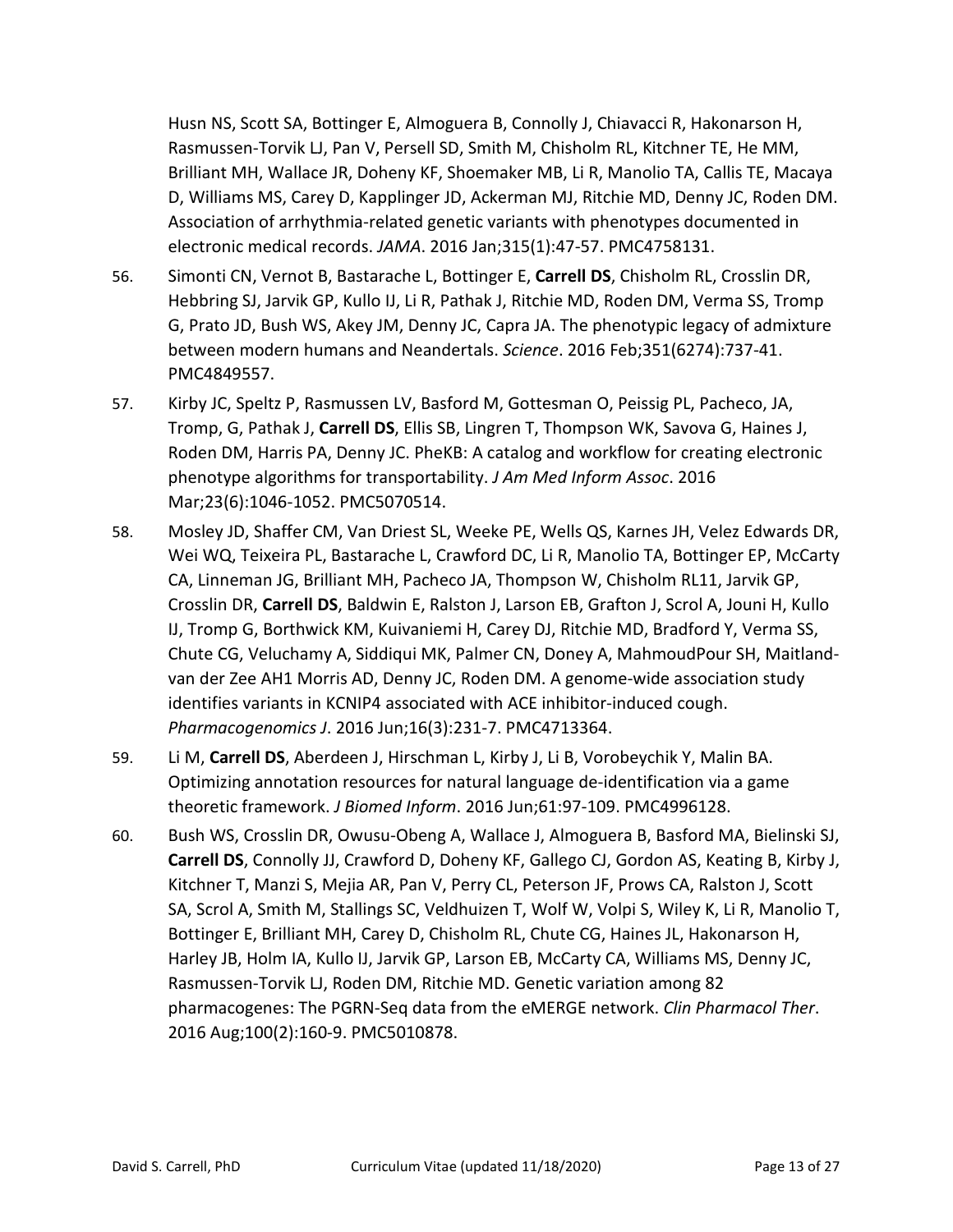- 61. **Carrell DS**, Cronkite DJ, Malin BA, Aberdeen JS, Hirschman L. Is the juice worth the squeeze? Costs and benefits of multiple human annotators for clinical text deidentification. *Methods Inf Med*. 2016 Aug;55(4):356-64. PMC5194214.
- 62. Farjah F, Halgrim S, Buist DS, Gould MK, Zeliadt SB, Loggers ET, **Carrell DS**. An Automated method for identifying individuals with a lung nodule can be feasibly implemented across health systems. *eGEMs*. 2016 Aug;4(1):1254. PMC5013935.
- 63. van 't Hof FN, Ruigrok YM, Lee CH, Ripke S, Anderson G, de Andrade M, Baas AF, Blankensteijn JD, Böttinger EP, Bown MJ, Broderick J, Bijlenga P, **Carrell DS**, Crawford DC, Crosslin DR, Ebeling C, Eriksson JG, Fornage M, Foroud T, von Und Zu Fraunberg M, Friedrich CM, Gaál EI, Gottesman O, Guo DC, Harrison SC, Hernesniemi J, Hofman A, Inoue I, Jääskeläinen JE, Jones GT, Kiemeney LA, Kivisaari R, Ko N, Koskinen S, Kubo M, Kullo IJ, Kuivaniemi H, Kurki MI, Laakso A, Lai D, Leal SM, Lehto H, LeMaire SA, Low SK, Malinowski J, McCarty CA, Milewicz DM, Mosley TH, Nakamura Y, Nakaoka H, Niemelä M, Pacheco J, Peissig PL, Pera J, Rasmussen-Torvik L, Ritchie MD, Rivadeneira F, van Rij AM, Santos-Cortez RL, Saratzis A, Slowik A, Takahashi A, Tromp G, Uitterlinden AG, Verma SS, Vermeulen SH, Wang GT; Aneurysm Consortium; Vascular Research Consortium of New Zealand, Han B, Rinkel GJ, de Bakker PI. Shared genetic risk factors of intracranial, abdominal, and thoracic aneurysms. *J Am Heart Assoc*. 2016 Jul 14;5(7): e002603. PMC5015357.
- 64. Jones GT, Tromp G, Kuivaniemi H, Gretarsdottir S, Baas AF, Giusti B, Strauss E, van 't Hof FN, Webb T, Erdman R, Ritchie MD, Elmore JR, Verma A, Pendergrass S, Kullo IJ, Ye Z, Peissig PL, Gottesman O, Verma SS, Malinowski J, Rasmussen-Torvik LJ, Borthwick K, Smelser DT, Crosslin DR, de Andrade M, Ryer EJ, McCarty CA, Bottinger EP, Pacheco JA, Crawford DC, **Carrell DS**, Gerhard GS, Franklin DP, Carey DJ, Phillips VL, Williams MJ, Wei W, Blair R, Hill AA, Vasudevan TM, Lewis DR, Thomson IA, Krysa J, Hill GB, Roake J, Merriman TR, Oszkinis G, Galora S, Saracini C, Abbate R, Pulli R, Pratesi C, Saratzis A, Verissimo A, Bumpstead SJ, Badger SA, Clough RE, Cockerill GW, Hafez H, Scott DJ, Futers TS, Romaine SP, Bridge K, Griffin KJ, Bailey MA, Smith A, Thompson MM, van Bockxmeer F, Matthiasson SE, Thorleifsson G, Thorsteinsdottir U, Blankensteijn JD, Teijink JA, Wijmenga C, de Graaf J, Kiemeney LA, Lindholt JS, Hughes AE, Bradley DT, Stirrups K, Golledge J, Norman PE, Powell JT, Humphries SE, Hamby SE, Goodall AH, Nelson CP, Sakalihasan N, Courtois A, Ferrell RE, Eriksson P, Folkersen L, Franco-Cereceda A, Eicher JD, Johnson AD, Betsholtz C, Ruusalepp A, Franzén O, Schadt E, Björkegren JL, Lipovich L, Drolet AM, verhoeven E, Zeebregts CJ, Geelkerken RH, van Sambeek MR, van Sterkenburg SM, Jean-Paul P de Vries JP, Stefansson K, Thompson JR, de Bakker PI, Deloukas P, Sayers RD, Harrison S, van Rij AM, Samani NJ, Bown MJ. Metaanalysis of genome-wide association studies for abdominal aortic aneurysm identifies four new disease-specific risk loci. *Circ Res*. 2017 Jan;120(2):341-353. PMC5253231.
- 65. De R, Verma SS, Holzinger E, Hall M, Burt A, **Carrell DS**, Crosslin DR, Jarvik GP, Kuivaniemi H, Kullo IJ, Lange LA, Lanktree MB, Larson EB, North KE, Reiner AP, Tragante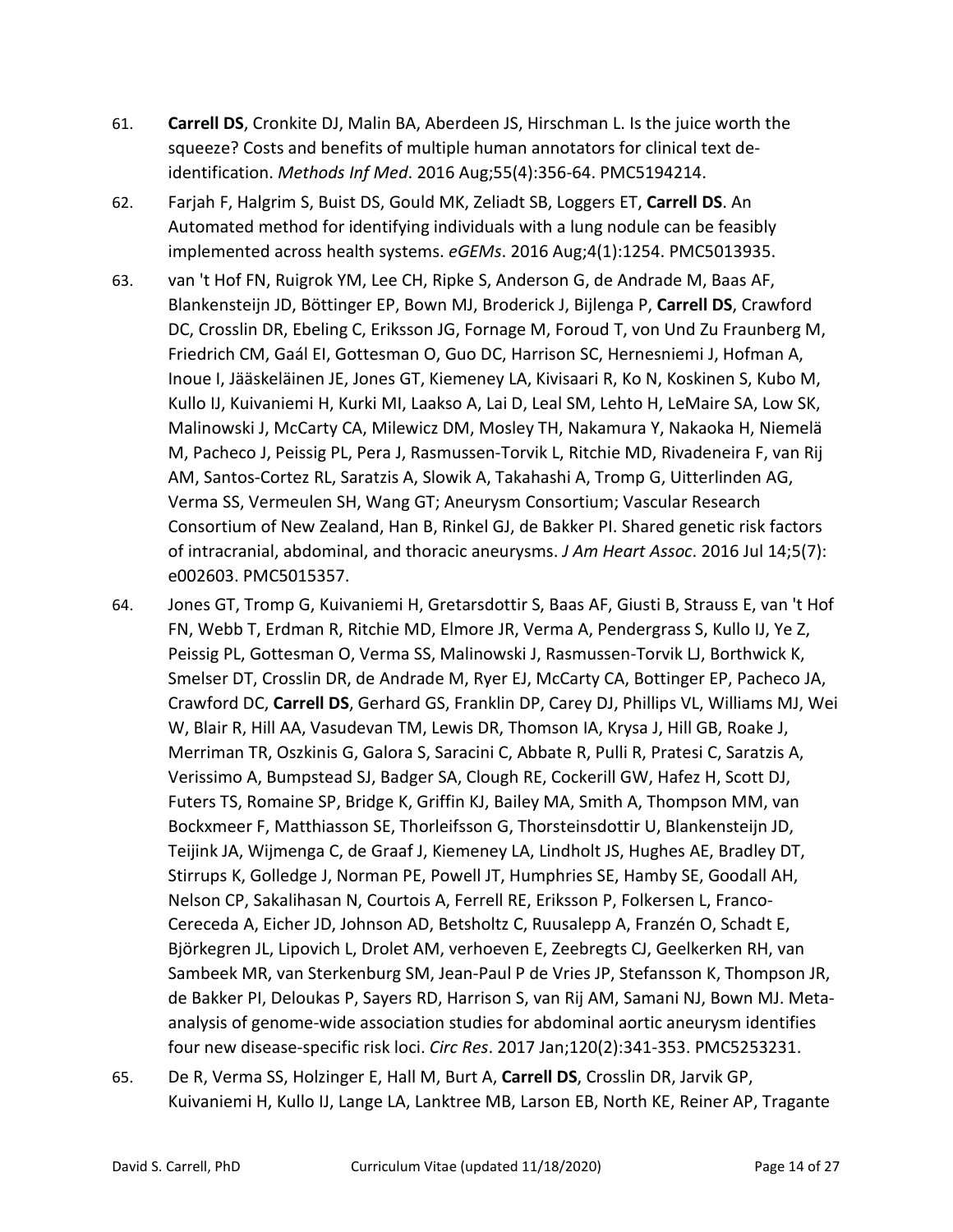V, Tromp G, Wilson JG, Asselbergs FW, Drenos F, Moore JH, Ritchie MD, Keating B, Gilbert-Diamond D. Identifying gene-gene interactions that are highly associated with four quantitative lipid traits across multiple cohorts. *Hum Genet*. 2017 Feb;136(2):165- 178. PMID: 27848076.

- 66. Schmidt AF, Swerdlow DI, Holmes MV, Patel RS, Fairhurst-Hunter Z, Lyall DM, Hartwig FP, Horta BL, Hyppönen E, Power C, Moldovan M, van Iperen E, Hovingh GK, Demuth I, Norman K, Steinhagen-Thiessen E, Demuth J, Bertram L, Liu T, Coassin S, Willeit J, Kiechl S, Willeit K, Mason D, Wright J, Morris R, Wanamethee G, Whincup P, Ben-Shlomo Y, McLachlan S, Price JF, Kivimaki M, Welch C, Sanchez-Galvez A, Marques-Vidal P, Nicolaides A, Panayiotou AG, Onland-Moret NC, van der Schouw YT, Matullo G, Fiorito G, Guarrera S, Sacerdote C, Wareham NJ, Langenberg C, Scott R, Luan J, Bobak M, Malyutina S, Pająk A, Kubinova R, Tamosiunas A, Pikhart H, Husemoen LL, Grarup N, Pedersen O, Hansen T, Linneberg A, Simonsen KS, Cooper J, Humphries SE, Brilliant M, Kitchner T, Hakonarson H, **Carrell DS**, McCarty CA, Kirchner HL, Larson EB, Crosslin DR, de Andrade M, Roden DM, Denny JC, Carty C, Hancock S, Attia J, Holliday E, O'Donnell M, Yusuf S, Chong M, Pare G, van der Harst P, Said MA, Eppinga RN, Verweij N, Snieder H; LifeLines Cohort study group, Christen T, Mook-Kanamori DO, Gustafsson S, Lind L, Ingelsson E, Pazoki R, Franco O, Hofman A, Uitterlinden A, Dehghan A, Teumer A, Baumeister S, Dörr M, Lerch MM, Völker U, Völzke H, Ward J, Pell JP, Smith DJ, Meade T, Maitland-van der Zee AH, Baranova EV, Young R, Ford I, Campbell A, Padmanabhan S, Bots ML, Grobbee DE, Froguel P, Thuillier D, Balkau B, Bonnefond A, Cariou B, Smart M, Bao Y, Kumari M, Mahajan A, Ridker PM, Chasman DI, Reiner AP, Lange LA, Ritchie MD, Asselbergs FW, Casas JP, Keating BJ, Preiss D, Hingorani AD; UCLEB consortium, Sattar N. PCSK9 genetic variants and risk of type 2 diabetes: a mendelian randomisation study. *Lancet Diabetes Endocrinol*. 2017 Feb;5(2):97-105. PMC5266795.
- 67. Almoguera B, Vazquez L, Mentch F, Connolly J, Pacheco JA, Sundaresan AS, Peissig PL, Linneman JG, McCarty CA, Crosslin D, **Carrell DS**, Lingren T, Namjou-Khales B, Harley JB, Larson E, Jarvik GP, Brilliant M, Williams MS, Kullo IJ, Hysinger EB, Sleiman PM, Hakonarson H. Identification of four novel loci in asthma in European American and African American populations. *Am J Respir Crit Care Med*. 2017 Feb;195(4):456-463. PMC5378422.
- 68. Dumitrescu L, Ritchie MD, Denny JC, El Rouby NM, McDonough CW, Bradford Y, Ramirez AH, Bielinski SJ, Basford MA, Chai HS, Peissig P, **Carrell D**, Pathak J, Rasmussen LV, Wang X, Pacheco JA, Kho AN, Hayes MG, Matsumoto M, Smith ME, Li R, Cooper-DeHoff RM, Kullo IJ, Chute CG, Chisholm RL, Jarvik GP, Larson EB, Carey D, McCarty CA, Williams MS, Roden DM, Bottinger E, Johnson JA, de Andrade M, Crawford DC.; Genome-wide study of resistant hypertension identified from electronic health records. *PLoS One*. 2017 Feb;12(2):e0171745. PMC5319785.
- 69. Sanderson SC, Brothers KB, Mercaldo ND, Clayton EW, Antommaria AHM, Aufox SA, Brilliant MH, Campos D, **Carrell DS**, Connolly J, Conway P, Fullerton SM, Garrison NA,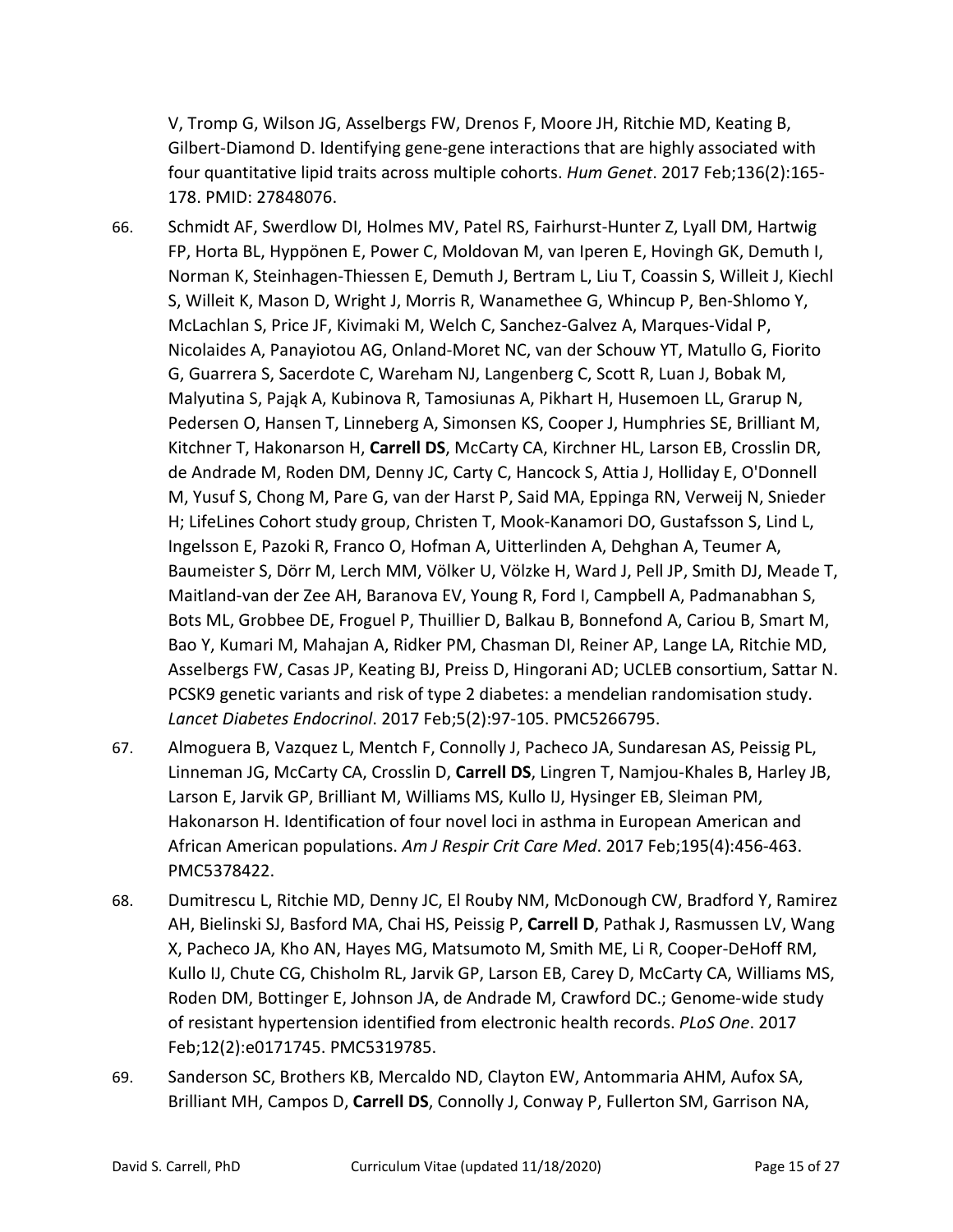Horowitz CR, Jarvik GP, Kaufman D, Kitchner TE, Li R, Ludman EJ, McCarty CA, McCormick JB, McManus VD, Myers MF, Scrol A, Williams JL, Shrubsole MJ, Schildcrout JS, Smith ME, Holm IA. Public attitudes toward consent and data sharing in biobank research: A large multi-site experimental survey in the US. *Am J Hum Genet*. 2017 Mar;100(3):414-427. PMC5339111.

- 70. Simon GE, Coleman KJ, Yarborough BJH, Operskalski B, Stewart C, Hunkeler EM, Lynch F, **Carrel DS**, Beck A. First presentation with psychotic symptoms in a population-based sample. *Psychiatr Serv*. 2017 May;68(5):456-461. PMC5811263.
- 71. Sims R, van der Lee SJ, Naj AC, Bellenguez C, Badarinarayan N, Jakobsdottir J, Kunkle BW, Boland A, Raybould R, Bis JC, Martin ER, Grenier-Boley B, Heilmann-Heimbach S, Chouraki V, Kuzma AB, Sleegers K, Vronskaya M, Ruiz A, Graham RR, Olaso R, Hoffmann P, Grove ML, Vardarajan BN, Hiltunen M, Nöthen MM, White CC, Hamilton-Nelson KL, Epelbaum J, Maier W, Choi SH, Beecham GW, Dulary C, Herms S, Smith AV, Funk CC, Derbois C, Forstner AJ, Ahmad S, Li H, Bacq D, Harold D, Satizabal CL, Valladares O, Squassina A, Thomas R, Brody JA, Qu L, Sánchez-Juan P, Morgan T, Wolters FJ, Zhao Y, Garcia FS, Denning N, Fornage M, Malamon J, Naranjo MCD, Majounie E, Mosley TH, Dombroski B, Wallon D, Lupton MK, Dupuis J, Whitehead P, Fratiglioni L, Medway C, Jian X, Mukherjee S, Keller L, Brown K, Lin H, Cantwell LB, Panza F, McGuinness B, Moreno-Grau S, Burgess JD, Solfrizzi V, Proitsi P, Adams HH, Allen M, Seripa D, Pastor P, Cupples LA, Price ND, Hannequin D, Frank-García A, Levy D, Chakrabarty P, Caffarra P, Giegling I, Beiser AS, Giedraitis V, Hampel H, Garcia ME, Wang X, Lannfelt L, Mecocci P, Eiriksdottir G, Crane PK, Pasquier F, Boccardi V, Henández I, Barber RC, Scherer M, Tarraga L, Adams PM, Leber M, Chen Y, Albert MS, Riedel-Heller S, Emilsson V, Beekly D, Braae A, Schmidt R, Blacker D, Masullo C, Schmidt H, Doody RS, Spalletta G, Longstreth WT Jr, Fairchild TJ, Bossù P, Lopez OL, Frosch MP, Sacchinelli E, Ghetti B, Yang Q, Huebinger RM, Jessen F, Li S, Kamboh MI, Morris J, Sotolongo-Grau O, Katz MJ, Corcoran C, Dunstan M, Braddel A, Thomas C, Meggy A, Marshall R, Gerrish A, Chapman J, Aguilar M, Taylor S, Hill M, Fairén MD, Hodges A, Vellas B, Soininen H, Kloszewska I, Daniilidou M, Uphill J, Patel Y, Hughes JT, Lord J, Turton J, Hartmann AM, Cecchetti R, Fenoglio C, Serpente M, Arcaro M, Caltagirone C, Orfei MD, Ciaramella A, Pichler S, Mayhaus M, Gu W, Lleó A, Fortea J, Blesa R, Barber IS, Brookes K, Cupidi C, Maletta RG, **Carrell DS**, Sorbi S, Moebus S, Urbano M, Pilotto A, Kornhuber J, Bosco P, Todd S, Craig D, Johnston J, Gill M, Lawlor B, Lynch A, Fox NC, Hardy J; ARUK Consortium, Albin RL, Apostolova LG, Arnold SE, Asthana S, Atwood CS, Baldwin CT, Barnes LL, Barral S, Beach TG, Becker JT, Bigio EH, Bird TD, Boeve BF, Bowen JD, Boxer A, Burke JR, Burns JM, Buxbaum JD, Cairns NJ, Cao C, Carlson CS, Carlsson CM, Carney RM, Carrasquillo MM, Carroll SL, Diaz CC, Chui HC, Clark DG, Cribbs DH, Crocco EA, DeCarli C, Dick M, Duara R, Evans DA, Faber KM, Fallon KB, Fardo DW, Farlow MR, Ferris S, Foroud TM, Galasko DR, Gearing M, Geschwind DH, Gilbert JR, Graff-Radford NR, Green RC, Growdon JH, Hamilton RL, Harrell LE, Honig LS, Huentelman MJ, Hulette CM, Hyman BT, Jarvik GP, Abner E, Jin LW, Jun G, Karydas A,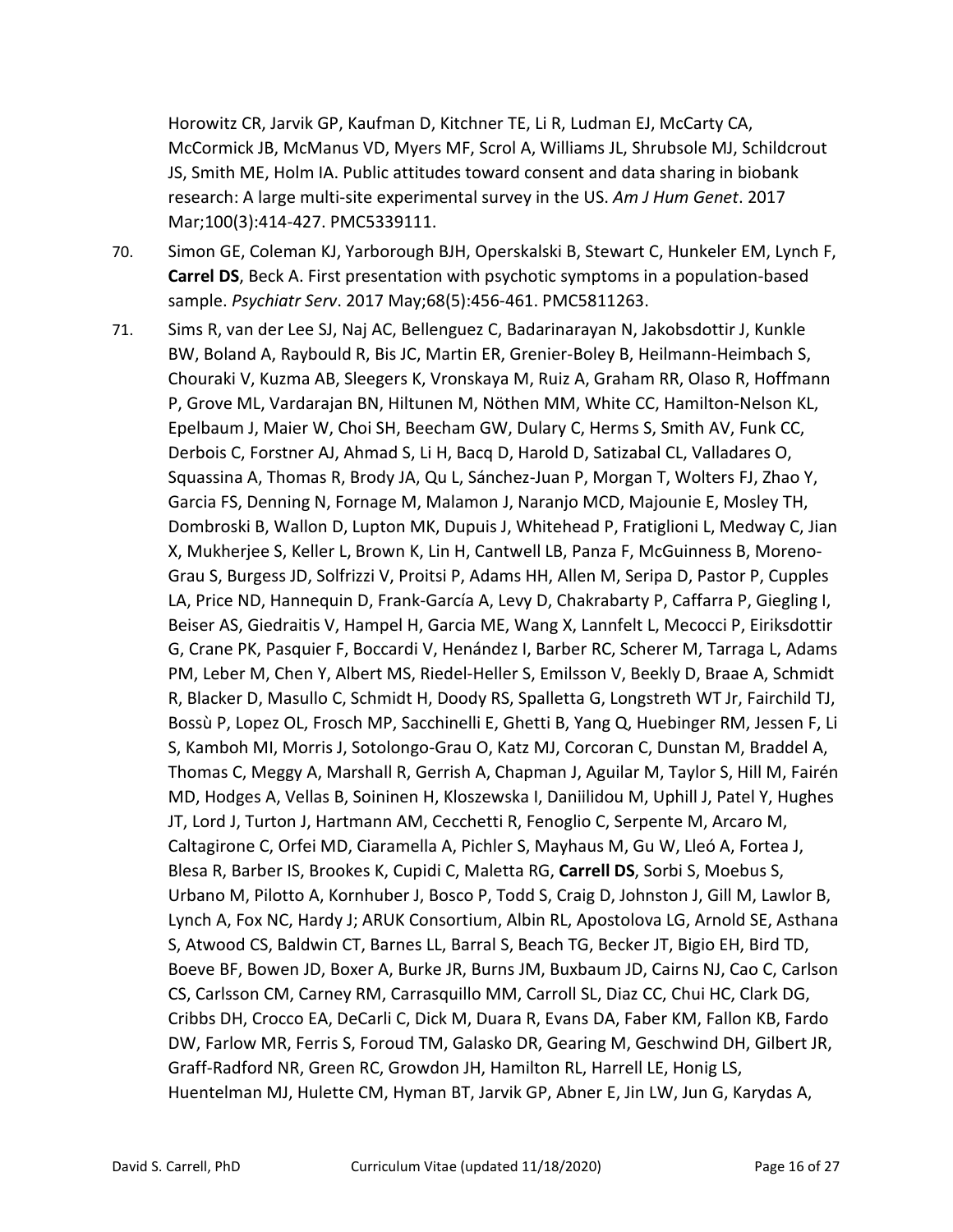Kaye JA, Kim R, Kowall NW, Kramer JH, LaFerla FM, Lah JJ, Leverenz JB, Levey AI, Li G, Lieberman AP, Lunetta KL, Lyketsos CG, Marson DC, Martiniuk F, Mash DC, Masliah E, McCormick WC, McCurry SM, McDavid AN, McKee AC, Mesulam M, Miller BL, Miller CA, Miller JW, Morris JC, Murrell JR, Myers AJ, O'Bryant S, Olichney JM, Pankratz VS, Parisi JE, Paulson HL, Perry W, Peskind E, Pierce A, Poon WW, Potter H, Quinn JF, Raj A, Raskind M, Reisberg B, Reitz C, Ringman JM, Roberson ED, Rogaeva E, Rosen HJ, Rosenberg RN, Sager MA, Saykin AJ, Schneider JA, Schneider LS, Seeley WW, Smith AG, Sonnen JA, Spina S, Stern RA, Swerdlow RH, Tanzi RE, Thornton-Wells TA, Trojanowski JQ, Troncoso JC, Van Deerlin VM, Van Eldik LJ, Vinters HV, Vonsattel JP, Weintraub S, Welsh-Bohmer KA, Wilhelmsen KC, Williamson J, Wingo TS, Woltjer RL, Wright CB, Yu CE, Yu L, Garzia F, Golamaully F, Septier G, Engelborghs S, Vandenberghe R, De Deyn PP, Fernadez CM, Benito YA, Thonberg H, Forsell C, Lilius L, Kinhult-Stählbom A, Kilander L, Brundin R, Concari L, Helisalmi S, Koivisto AM, Haapasalo A, Dermecourt V, Fievet N, Hanon O, Dufouil C, Brice A, Ritchie K, Dubois B, Himali JJ, Keene CD, Tschanz J, Fitzpatrick AL, Kukull WA, Norton M, Aspelund T, Larson EB, Munger R, Rotter JI, Lipton RB, Bullido MJ, Hofman A, Montine TJ, Coto E, Boerwinkle E, Petersen RC, Alvarez V, Rivadeneira F, Reiman EM, Gallo M, O'Donnell CJ, Reisch JS, Bruni AC, Royall DR, Dichgans M, Sano M, Galimberti D, St George-Hyslop P, Scarpini E, Tsuang DW, Mancuso M, Bonuccelli U, Winslow AR, Daniele A, Wu CK; GERAD/PERADES, CHARGE, ADGC, EADI, Peters O, Nacmias B, Riemenschneider M, Heun R, Brayne C, Rubinsztein DC, Bras J, Guerreiro R, Al-Chalabi A, Shaw CE, Collinge J, Mann D, Tsolaki M, Clarimón J, Sussams R, Lovestone S, O'Donovan MC, Owen MJ, Behrens TW, Mead S, Goate AM, Uitterlinden AG, Holmes C, Cruchaga C, Ingelsson M, Bennett DA, Powell J, Golde TE, Graff C, De Jager PL, Morgan K, Ertekin-Taner N, Combarros O, Psaty BM, Passmore P, Younkin SG, Berr C, Gudnason V, Rujescu D, Dickson DW, Dartigues JF, DeStefano AL, Ortega-Cubero S, Hakonarson H, Campion D, Boada M, Kauwe JK, Farrer LA, Van Broeckhoven C, Ikram MA, Jones L, Haines JL, Tzourio C, Launer LJ, Escott-Price V, Mayeux R, Deleuze JF, Amin N, Holmans PA, Pericak-Vance MA, Amouyel P, van Duijn CM, Ramirez A, Wang LS, Lambert JC, Seshadri S, Williams J, Schellenberg GD. Rare coding variants in PLCG2, ABI3, and TREM2 implicate microglial-mediated innate immunity in alzheimer's disease. *Nat Genet*. 2017 Sep;49(9):1373-1384. PMC5669039.

72. Holzinger ER, Verma SS, Moore CB, Hall M, De R, Gilbert-Diamond D, Lanktree MB, Pankratz N, Amuzu A, Burt A, Dale C, Dudek S, Furlong CE, Gaunt TR, Kim DS, Riess H, Sivapalaratnam S, Tragante V, van Iperen EPA, Brautbar A, **Carrell DS**, Crosslin DR, Jarvik GP, Kuivaniemi H, Kullo IJ, Larson EB, Rasmussen-Torvik LJ, Tromp G, Baumert J, Cruickshanks KJ, Farrall M, Hingorani AD, Hovingh GK, Kleber ME, Klein BE, Klein R, Koenig W, Lange LA, Mӓrz W, North KE, Charlotte Onland-Moret N, Reiner AP, Talmud PJ, van der Schouw YT, Wilson JG, Kivimaki M, Kumari M, Moore JH, Drenos F, Asselbergs FW, Keating BJ, Ritchie MD. Discovery and replication of SNP-SNP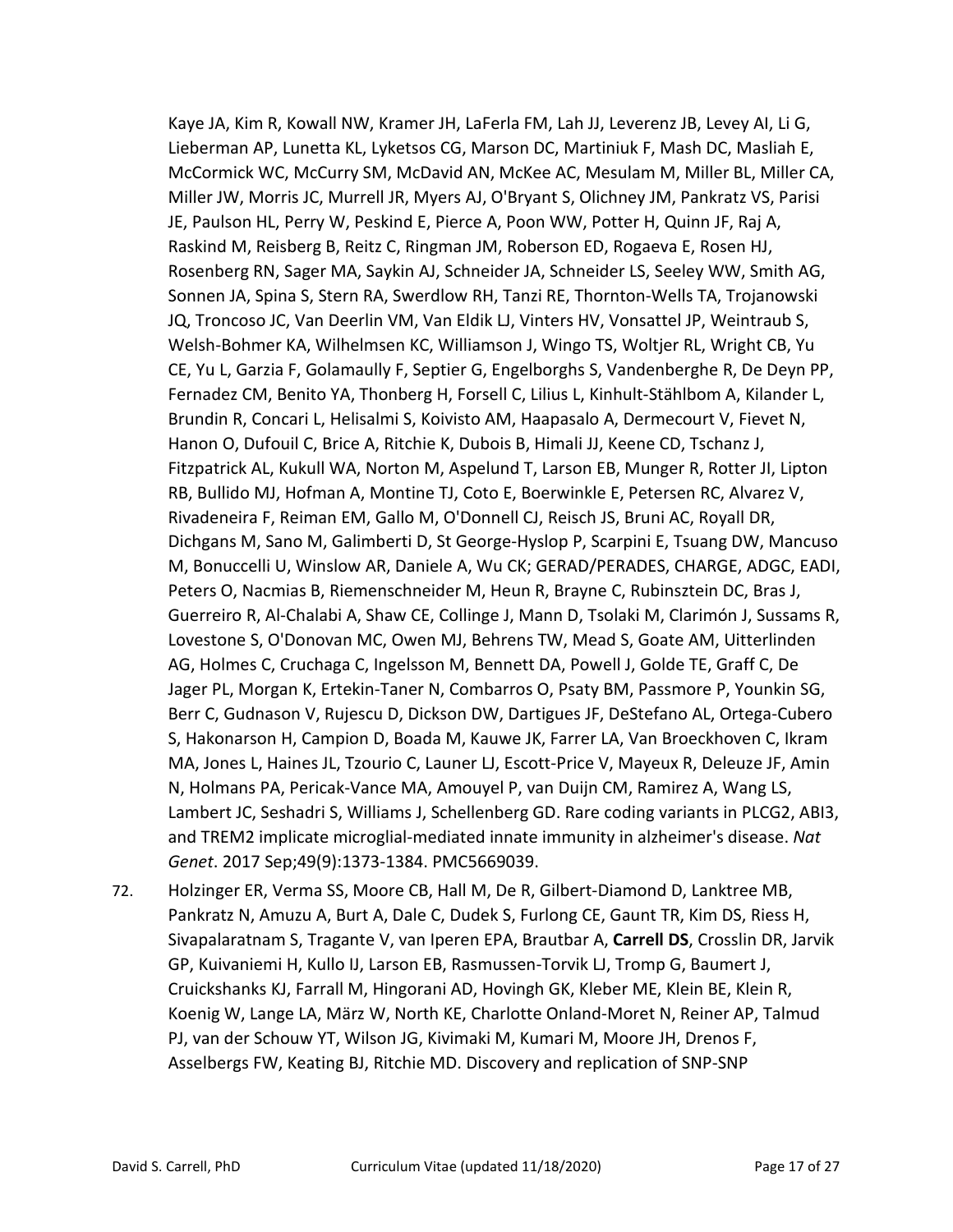interactions for quantitative lipid traits in over 60,000 individuals. *BioData Min*. 2017 Jul 24;10:25. PMC5525436.

- 73. Huhdanpaa HT, Tan WK, Rundell SD, Suri P, Chokshi FH, Comstock BA, Heagerty PJ, James KT, Avins AL, Nedeljkovic SS, Nerenz DR, Kallmes DF, Luetmer PH, Sherman KJ, Organ NL, Griffith B, Langlotz CP, **Carrell DS**, Hassanpour S, Jarvik, JG. Using natural language processing of free-text radiology reports to identify type 1 modic endplate changes. *J Digit Imaging*. 2018 Feb;(31):84-90. PMC5788819.
- 74. **Carrell DS**, Schoen RE, Leffler DA, Morris M, Rose S, Baer A, Crockett SD, Gourevitch RA, Dean KM, Mehrotra A. Challenges in adapting existing clinical natural language processing systems to multiple, diverse health care settings. *J Am Med Inform Assoc*. 2017 Sep;24(5):986-991. PMC6080843.
- 75. Mehrotra A, Morris M, Gourevitch RA, **Carrell DS**, Leffler DA, Rose S, Greer JB, Crockett SD, Baer A, Schoen RE. Physician characteristics associated with higher adenoma detection rate. *Gastrointest Endosc*. 2018 Mar;87(3):778-786.e5. PMC5817032.
- 76. Solberg LI, Asche SE, Butler JC, **Carrell DS**, Norton CK, Jarvik JG, Smith-Bindman R, Tillema JO, Whitebird RR, Werner AM, Ziegenfuss JY. Patient centered outcomes measurement: Does it require report from patients? *Patient Cent Res Rev*. 2017 Nov;4(4):221-229. PMC6664353.
- 77. Simon GE, Stewart C, Hunkeler EM, Yarborough BJ, Lynch F, Coleman KJ, Beck A, Operskalsk BH, Penfold RS, **Carrell DS**. Care pathways prior to first diagnosis of psychotic disorder in adolescents and young adults. *Am J Psychiatry*. 2018 May;175(5): 434-442. PMC5930077.
- 78. Gourevitch RA, Rose S, Crockett SD, Morris M, **Carrell DS**, Greer JB, Pai RK, Schoen RE, Mehrotra A. Variation in pathologist classification of colorectal adenomas and serrated polyps. *Am J Gastroenterol*. 2018 Mar;113(3):431-439. PMC6049074.
- 79. Lapham GT, Lee A, Caldeiro RM, Glass JE, **Carrell DS**, Richards JE, Bradley KA. Prevalence of behavioral health conditions across frequency of cannabis use among adult primary care patients in Washington state. *J Gen Intern Med.* 2018 Nov;33(11):1833-1835. PMC6206344.
- 80. Mosley JD, Feng Q, Wells QS, Van Driest SL, Shaffer CM, Edwards TL, Bastarache L, Wei W, Davis LK, McCarty CA, Thompson W, Chute CG, Jarvik GP, Gordon AS, Palmer MR, Crosslin DR, Larson EB, **Carrell DS**, Kullo IJ, Pacheco JA, Peissig PL, Brilliant MH, Linneman JG, Namjou B, Williams MS, Ritchie MD, Borthwick KM, Verma SS, Karnes JH, Weiss ST, Wang TJ, Stein CM, Denny JC, Roden DM. A study paradigm to integrate prospective epidemiologic cohorts and electronic health records to identify new disease biomarkers. *Nat Commun*. 2018 Aug;9(1):3522. PMC6117367.
- 81. Stanaway IB, Hall TO, Rosenthal EA, Palmer M, Naranbhai V, Knevel R, Namjou-Khales B, Carroll RJ, Kiryluk K, Gordon AS, Linder J, Howell KM, Mapes BM, Lin FTJ, Joo YY, Hayes MG, Gharavi AG, Pendergrass SA, Ritchie MD, de Andrade M, Croteau-Chonka DC,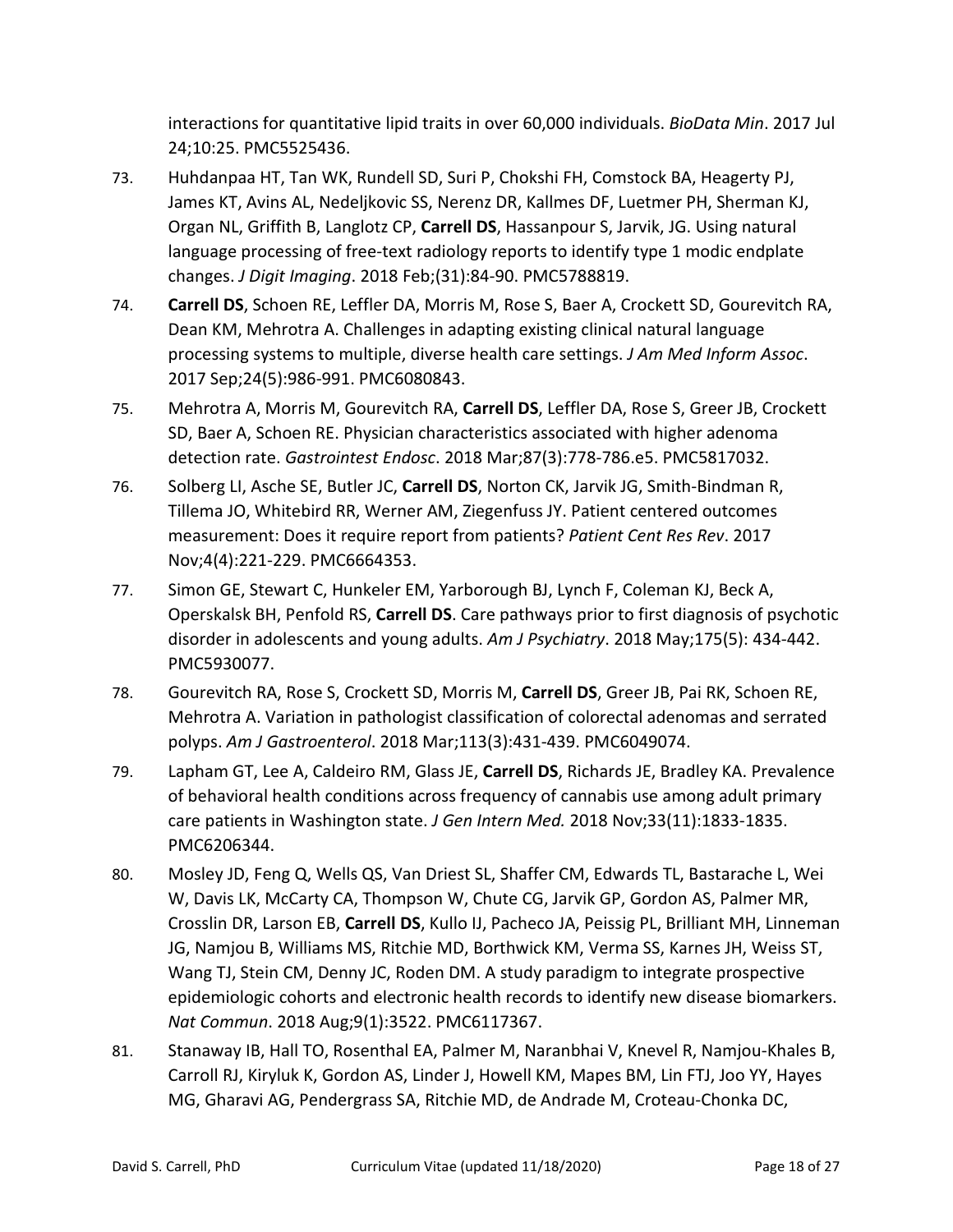Raychaudhuri S, Weiss ST, Lebo M, Amr SS, **Carrell D**, Larson EB, Chute CG, Rasmussen-Torvik LJ, Roy-Puckelwartz MJ, Sleiman P, Hakonarson H, Li R, Karlson EW, Peterson JF, Kullo IJ, Chisholm R, Denny JC, Jarvik GP; eMERGE Network, Crosslin DR. The eMERGE genotype set of 83,717 subjects imputed to ~40 million variants genome wide and association with the herpes zoster medical record phenotype. *Genet Epidemiol.* 2019 Feb;43(1):63-81. PMC6375696.

- 82. Mercaldo ND, Brothers KB, **Carrell DS**, Clayton EW, Connolly JJ, Holm IA, Horowitz CR, Jarvik GP, Kitchner T, Li R, McCarty CA, McMormick JB, McManus VD, Myers MF, Pankratz JJ, Shrubsole MJ, Smith ME, Stallings SC, Williams JL, Schildcrout JS. Enrichment sampling for a multi-site patient survey using electronic health records and census data. *Am J Am Med Inform Assoc*. 2019 Mar;26(3):219-227. PMC6351976.
- 83. Crockett DS, Gourevitch RA, Morris M, **Carrell DS**, Rose S, Shi Z, Greer JB, Schoen RE, Mehrotra A. Serrated polyp detection is related to training and colonoscopy volume: Results from a multicenter study. *Endoscopy.* 2018 Oct;50(10):984-992. PMC6160341.
- 84. Liu Y, Wan Z, Xia W, Kantarcioglu M, Vorobeychik Y, Clayton EW, Kho A, **Carrell D**, Malin BA. Detecting the presence of an individual in phenotypic summary data. Paper accepted at: AMIA 2018 Annual Symposium. 2018 Dec;2018:760-769. PMC6371366.
- 85. Mosley JD, Benson MD, Smith JG, Melander O, Ngo D, Shaffer CM, Ferguson JF, McCarty CA, Thompson W, Chute CG, Jarvik GP, Gordon AS, Palmer MR, Crosslin DR, Larson EB, Scrol A, **Carrell DS**, Kullo IJ, Pacheco JA, Peissig PL, Brilliant MH, Kitchner TE, Linneman JG, Namjou B, Williams MS, Ritchie MD, Borthwick KM, Verma SS, Pendergrass SA, Kiryluk K, Mentch FD, Sleiman PM, Karlson EW, Zhu Y, Ramachandran VS, Yang Q, Denny JC, Roden DM, Gerszten RE, Wang TJ. Probing the virtual proteome to identify novel disease biomarkers. *Circulation*. 2018 Nov 27;138(22):2469-2481. PMID: 30571344.
- 86. Tan WK, Hassanpour S, Heagerty PJ, Rundell SD, Suri P, Huhdanpaa HT, James K, **Carrell DS**, Langlotz CP, Organ NL, Meier EN, Sherman KJ, Kallmes DF, Luetmer PH, Griffith B, Nerenz DR, Jarvik JG. A natural language processing system to identify lumbar spine imaging findings related to low back pain. *Acad Radiol*. 2018 Nov;25(11):1422-1432. PMC6162177.
- 87. Ezaz G, Leffler DA, Beach S, Schoen RE, Crockett SD, Gourevitch RA, Rose S, Morris M, **Carrell DS**, Greer JB, Mehrotra A. Association between endoscopist personality and rate of adenoma detection. *Clin Gastroenterol Hepatol*. 2019 Jul;17(8):1571-1579.e7. PMID: 30326300.
- 88. \*\*Masters ET, Ramaprasan A, Mardekian J, Saunders K, Palmer RE, Gross DE, Cronkite D, Von Korff M, **Carrell DS**. Natural language processing-identified problem opioid use and its associated health care costs. *J pain Palliat Care Pharmacother.* 2018 Jun - Sep;32(2- 3):106-115. PMID: 30702378.
- 89. Chiang T, Liu X, Wu T-J, Hu J, Sedlazeck FJ, White S, Schaid DJ, de Andrade M, Jarvik G, Crosslin D, Stanaway IB, **Carrell DS**, Connolly JJ, Hakon Hakonarson H, Groopman EE,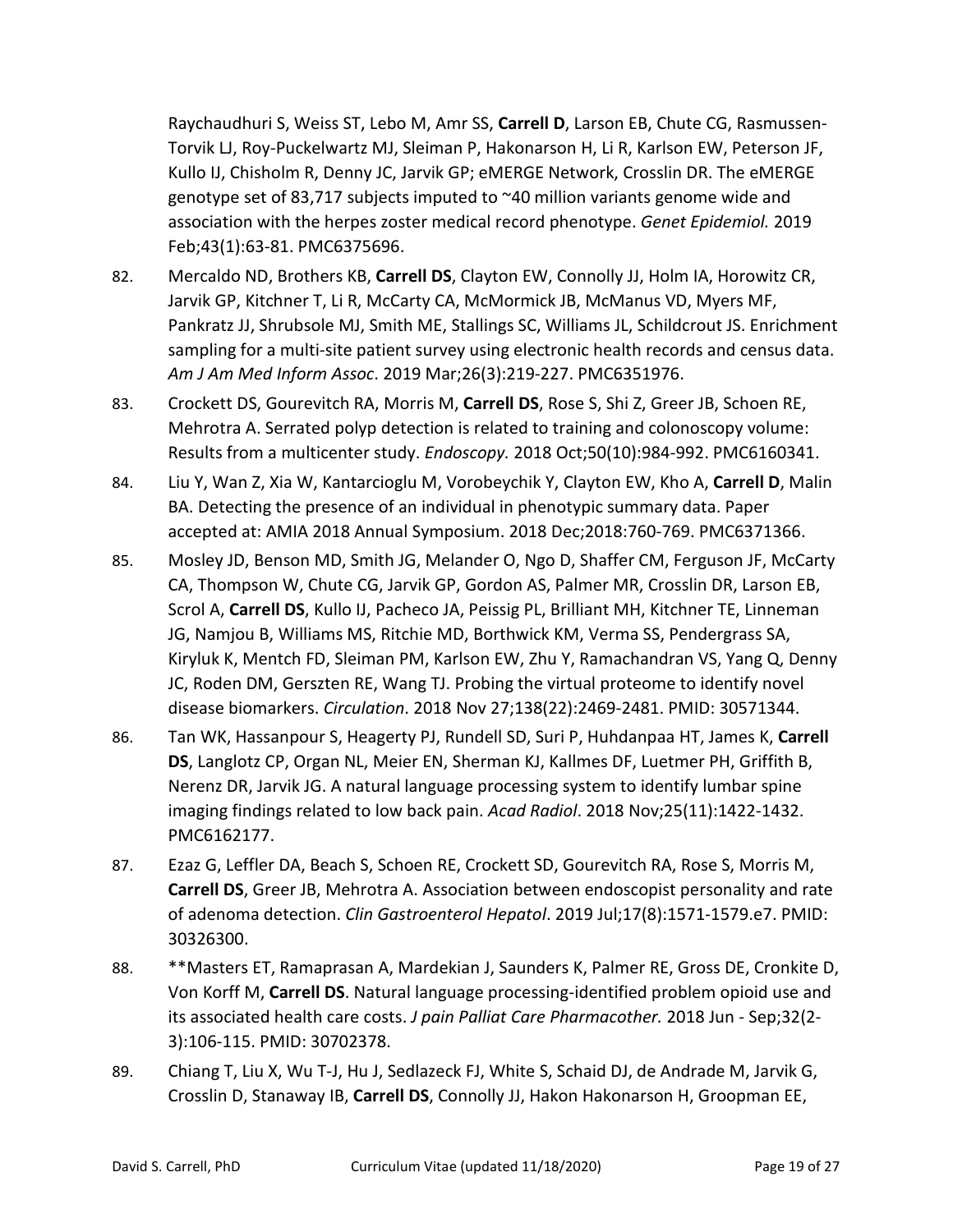Gharavi AG, Fedotov A, Bi W, Leduc MS, Murdock DR, Jiang Y, Meng L, Eng CM, Wen S, Yang Y, Muzny DM, Boerwinkle E, William Salerno E, Venner E, Gibbs RA. Atlas-CNV: A validated approach to call Single-Exon CNVs in the eMERGESeq gene panel. *Genet Med*. 2019 Sep;21(9):2135-2144. PMC6752313.

- 90. **Carrell DS**, Cronkite DJ, Li R, Aberdeen J, Malin BA, Hirschman L. The machine giveth and the machine taketh away: A parrot attack on clinical text de-identified with hiding in plain sight. *J Am Med Inform Assoc*. 2019 Dec ;26(12):1536-1544. PMC6857511.
- 91. Gordon AS, Rosenthal ER, **Carrell DS**, Amendola LM, Dorschner MO, Scrol A, Stanaway IB, Ralston JD, Zouk H, Rehm HL, Larson E, Crosslin D, Leppig KA, Jarvik GP. Rates of actionable genetic findings in individuals with colorectal cancer or polyps ascertained from a community medical setting. *Am J Hum Genet*. 2019 Sep;105(3):526-533. PMC6731361.
- 92. Taylor CO, Lemke KW, Richards TM, Roe KD, He T, Arruda-Olson A, **Carrell DS**, Denny JC, Hripcsak G, Kiryluk K, Kullo I, Larson EB, Peissig P, Walton NA, Wei-Qi W, Ye Z, Chute CG, Weiner JP. Comorbidity characterization among eMERGE institutions: A pilot evaluation with the Johns Hopkins Adjusted Clinical Groups® system. AMIA Jt Summits Transl Sci Proc. 2019 May;2019:145-152. PMC6568092.
- 93. Namjou B, Lingren T, Huang Y, Parameswaran S, Cobb BL, Stanaway IB, Connolly JJ, Mentch FD, Benoit B, Niu X, Wei WQ, Carroll RJ, Pacheco JA, Harley ITW, Divanovic S, **Carrell DS**, Larson EB, Carey DJ, Verma S, Ritchie MD, Gharavi AG, Murphy S, Williams MS, Crosslin DR, Jarvik GP, Kullo IJ, Hakonarson H, Li R; eMERGE Network, Xanthakos SA, Harley JB. GWAS and enrichment analyses of non-alcoholic fatty liver disease identify new trait-associated genes and pathways across eMERGE Network. *BMC Med*. 2019 Jul;17(1):135. PMC6636057.
- 94. Hripcsak G, Shang N, Peissig PL, Rasmussen LV, Liu C, Benoit B, Carroll RJ, **Carrell DS**, Denny JC, Dikilitas O, Gainer VS, Marie Howell K, Klann JG, Kullo IJ, Lingren T, Mentch FD, Murphy SN, Natarajan K, Pacheco JA, Wei WQ, Wiley K, Weng C. Facilitating phenotype transfer using a common data model. *J Biomed Inform.* 2019 Aug;96: 103253. PMC6697565.
- 95. Shang N, Liu C, Rasmussen LV, Ta CN, Caroll RJ, Benoit B, Lingren T, Dikilitas O, Mentch FD, **Carrell DS**, Wei WQ, Luo Y, Gainer VS, Kullo IJ, Pacheco JA, Hakonarson H, Walunas TL, Denny JC, Wiley K, Murphy SN, Hripcsak G, Weng C. Making work visible for electronic phenotype implementation: Lessons learned from the eMERGE network. *J Biomed Inform*. 2019 Nov;99:103293. PMC6894517.
- 96. Green CA, Perrin NA, Hazlehurst B, Janoff SL, DeVeaugh-Geiss A, **Carrell DS**, Grijalva CG, Liang C, Enger CL, Coplan PM. Identifying and classifying opioid-related overdoses: A validation study. *Pharmacoepidemiol Drug Saf*. 2019 Aug;28(8): 1127-1137. PMC6767606.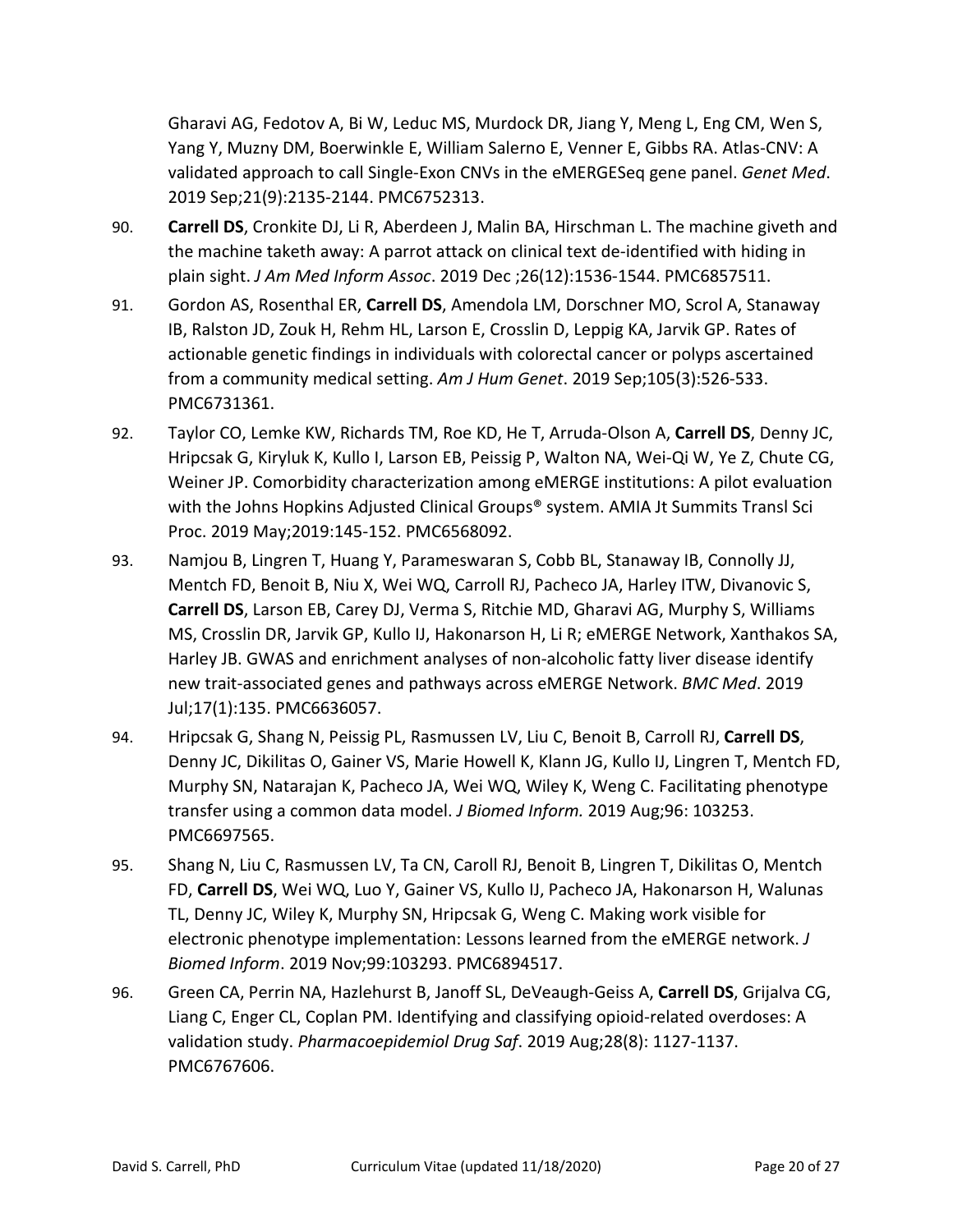- 97. Hazlehurst B, Green CA, Perrin NA, Brandes J, **Carrell DS**, Baer A, DeVeaugh-Geiss A, Coplan PM. Using natural language processing of clinical text to enhance identification of opioid-related overdoses in electronic health records data. *Pharmacoepidemiol Drug Saf*. 2019 Aug;28(8): 1143-1151. PMC6772185.
- 98. Schmidt AF, Holmes MV, Preiss D, Swerdlow DI, Denaxas S, Fatemifar G, Faraway R, Finan C, Valentine D, Fairhurst-Hunter Z, Hartwig FP, Horta BL, Hypponen E, Power C, Moldovan M, van Iperen E, Hovingh K, Demuth I, Norman K, Steinhagen-Thiessen E, Demuth J, Bertram L, Lill CM, Coassin S, Willeit J, Kiechl S, Willeit K, Mason D, Wright J, Morris R, Wanamethee G, Whincup P, Ben-Shlomo Y, McLachlan S, Price JF, Kivimaki M, Welch C, Sanchez-Galvez A, Marques-Vidal P, Nicolaides A, Panayiotou AG, Onland-Moret NC, van der Schouw YT, Matullo G, Fiorito G, Guarrera S, Sacerdote C, Wareham NJ, Langenberg C, Scott RA, Luan J, Bobak M, Malyutina S, Pajak A, Kubinova R, Tamosiunas A, Pikhart H, Grarup N, Pedersen O, Hansen T, Linneberg A, Jess T, Cooper J, Humphries SE, Brilliant M, Kitchner T, Hakonarson H, **Carrell DS**, McCarty CA, Lester KH, Larson EB, Crosslin DR, de Andrade M, Roden DM, Denny JC, Carty C, Hancock S, Attia J, Holliday E, Scott R, Schofield P, O'Donnell M, Yusuf S, Chong M, Pare G, van der Harst P, Said MA, Eppinga RN, Verweij N, Snieder H; Lifelines Cohort authors, Christen T, Mook-Kanamori DO; ICBP Consortium, Gustafsson S, Lind L, Ingelsson E, Pazoki R, Franco O, Hofman A, Uitterlinden A, Dehghan A, Teumer A, Baumeister S, Dörr M, Lerch MM, Völker U, Völzke H, Ward J, Pell JP, Meade T, Christophersen IE, Maitland-van der Zee AH, Baranova EV, Young R, Ford I, Campbell A, Padmanabhan S, Bots ML, Grobbee DE, Froguel P, Thuillier D, Roussel R, Bonnefond A, Cariou B, Smart M, Bao Y, Kumari M, Mahajan A, Hopewell JC, Seshadri S; METASTROKE Consortium of the ISGC, Dale C, Costa RPE, Ridker PM, Chasman DI, Reiner AP, Ritchie MD, Lange LA, Cornish AJ, Dobbins SE, Hemminki K, Kinnersley B, Sanson M, Labreche K, Simon M, Bondy M, Law P, Speedy H, Allan J, Li N, Went M, Weinhold N, Morgan G, Sonneveld P, Nilsson B, Goldschmidt H, Sud A, Engert A, Hansson M, Hemingway H, Asselbergs FW, Patel RS, Keating BJ, Sattar N, Houlston R, Casas JP, Hingorani AD. Phenome-wide association analysis of LDLcholesterol lowering genetic variants in PCSK9. BMC Cardiovasc Disord. 2019 Oct 29;19(1):240. PMC6820948.
- 99. Hall TO, Stanaway IB, **Carrell DS**, Carroll RJ, Denny JC, Hakonarson H, Larson EB, Mentch FD, Peissig PL, Pendergrass SA, Rosenthal EA, Jarvik GP, Crosslin DR. Unfolding of hidden white blood cell count phenotypes for gene discovery using latent class mixed modeling. Genes Immun. 2019 Sep;20(7):555-565. PMC6541537.
- 100. Robinson JR, Carroll RJ, Bastarache L, Chen Q, Mou Z, Wei WQ, Connolly JJ, Mentch F, Sleiman P, Crane PK, Hebbring SJ, Stanaway IB, Crosslin DR, Gordon AS, Rosenthal EA, **Carrell DS**, Hayes MG, Wei W, Petukhova L, Namjou B, Zhang G, Safarova MS, Walton NA, Still C, Bottinger EP, Loos RJF, Murphy SN, Jackson GP, Kullo IJ, Hakonarson H, Jarvik GP, Larson EB, Weng C, Roden DM, Denny JC. Association of genetic risk of obesity with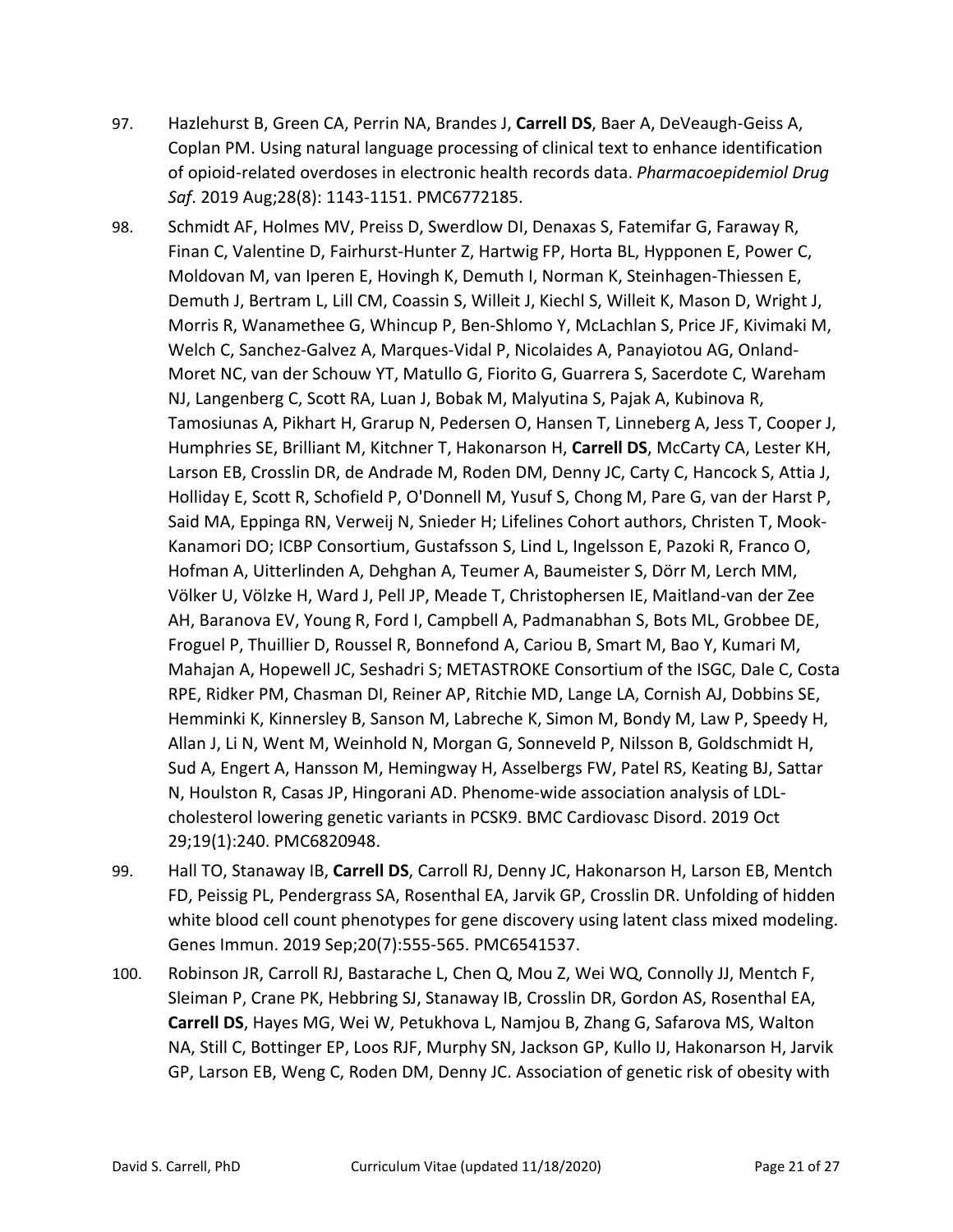postoperative complications using mendelian randomization. *World J Surg.* 2020 Jan;44(1);84-94. PMID: 31605180; PMC6925615

- 101. Sullivan M, Boudreau D, Ichikawa L, Cronkite DJ, Albertson-Junkans L, Salgado G, VonKorff M, **Carrell DS**. Primary care opioid taper plans are associated with sustained opioid dose reduction. *J Gen Intern Med*. 2020 Mar; 35(3):687-695. PMC7080895.
- 102. **Carrell DS**, Malin BA, Cronkite DJ, Aberdeen JS, Clark C, Li M, Bastakoty D, Nyemba S, Hirschman L. Resilience of clinical text de-identified with hiding in plain sight to hostile re-identification attacks by human readers. J Am Med Inform Assoc. 2020 Jul 1;27(9):1374-1382. PMC7647331.
- 103. **Carrell DS**, Albertson-Junkans L, Ramaprasan A, Scull G, Mackwood M, Cronkite D, Baer A, Hansen K, Coplan P, DeVeaugh-Geiss A, Johnson E, Lange J, Shortreed S, Von Korff M. Measuring problem prescription opioid use among patients receiving long-term opioid analgesic treatment: Development and evaluation of an algorithm for use in EHR and claims data. *J Drug Assess.* 2020;9(1):97–105. PMC7241518.
- 104. Gordon AS, Zouk H, Venner E, Eng CM, Funke BH, Amendola LM, **Carrell DS**, Chisholm RL, Chung WL, Denny JC, Hakonarson H, Kullo IJ, Larson EB, Leduc MS, Leppig KA, Lennon NJ, Linder JE, Muzny DM, Prows CA, Rasmussen-Torvik LJ, Rasouly HM, Roden DM, Rosenthal EA, Smith ME, Stanaway IB, Van Driest SL, Walker K, Wiesner GL, Williams MS, Witkowski L, Crosslin DR, Gibbs RA, Rehm HL, The eMERGE Clinical Annotation Working Group, Jarvik GP. Frequency of genomic incidental findings among 21,915 eMERGE network participants. *Genetics in Medicine*. 2020 Sep;22(9):1470-1477. PMC7713503.
- 105. Joo YY, Lin FT, Pacheco JA, Thompson WK, Rasmussen-Torvik LJ, Gawron AJ, Rasmussen LV, Peissig PL, Veerappan A, Tromp GC, Borthwick KM, Denny JC, Carrell DS, de Andrade M, Pathak J, Bottinger E, Ellis SB, Gottesman O, Smith M, Chisholm RL, Hayes MG, Kho AN. A Genome-wide and Phenome-wide Association Study of Diverticular Disease Using Electronic Health Records. BioRxiv. June 9, 2020. DOI:10.1101/2020.06.08.138735.
- 106. The eMERGE Consortium (including **Carell DS**). Lessons learned from the eMERGE Network: Balancing genomics in discovery and practice. *Human Genetics and Genomics Advances* 2, 100018, January 14, 2021.
- 107. Palmer MR, Kim DS, Crosslin DR, Stanaway IB, Rosenthal EA, **Carrell DS**, Cronkite DJ, Gordon A, Du X, Li YK, Williams MS, Weng C, Feng Q, Li R, Pendergrass SA, Hakonarson H, Fasel D, Sohn S, Sleiman P, Handelman SK, Speliotes E, Kullo IJ, Larson EB; eMERGE Consortium, Jarvik GP. Loci identified by a genome-wide association study of carotid artery stenosis in the eMERGE network. *Genet Epidemiol*. 2021 Feb;45(1):4-15. PMC7891640.
- 108. Li R, Duan R, Zhang X, Lumley T, Pendergrass S, Bauer C, Hakonarson H, Carrell DS, Smoller J, Wei W, Carroll R, Edwards DV, Wiesner G, Sleiman P, Denny J, Mosley J, Ritchie M, Chen Y, Moore J. Lossless integration of multiple electronic health records for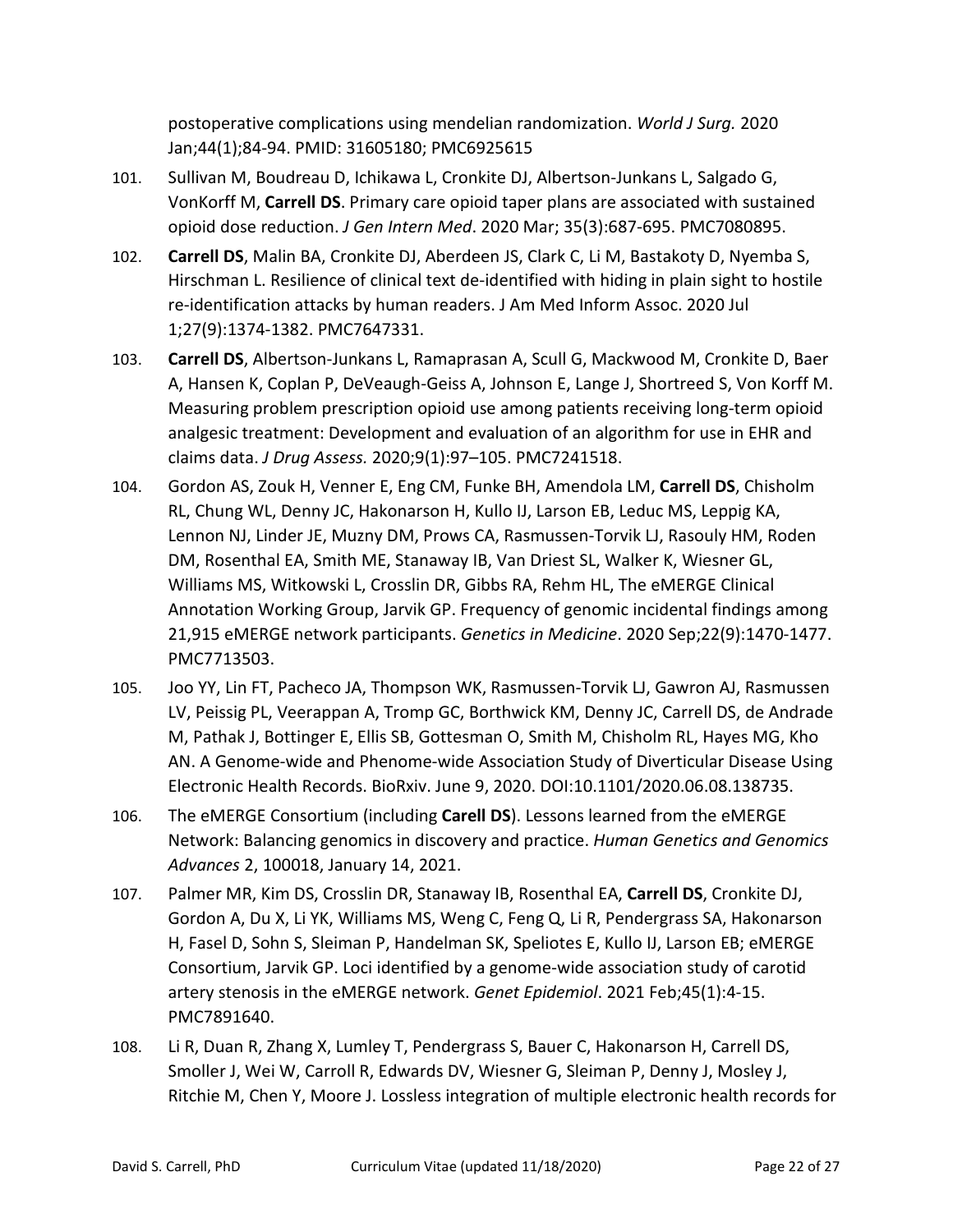identifying pleiotropy using summary statistics. *Nat Commun*. 2021 Jan 8;12(1):168. PMC7794298.

- 109. Rosenthal E, Gordon A, Crosslin DR, **Carrell DS**, Stanaway I, Larsen E, Grafton J, Wei W, Feng Q, Denny JC, Shah A, Sturm A, Ritchie M, Pacheco J, Hakonarson H, Rasmussen-Torvik L, Connolly J, Jarvik G. Association between triglycerides, known risk SNVs, and conserved rare variation in SLC25A40 in a multi-ancestry cohort. *BMC Med Genomics*. 2021 Jan 6;14(1):11. PMC7789246.
- 110. Suri, P, Stanaway, I B, Zhang, Y, Freidin, MB, Tsepilov, YA, **Carrell, DS**, Williams, FMK, Aulchenko, YS, Hakonarson, H, Namjou, B, Crosslin, DR, Jarvik, GP, Lee, MT. (2021). "Genome-wide association studies of low back pain and lumbar spinal disorders using electronic health record data identify a locus associated with lumbar spinal stenosis." *Pain.* 2021 Aug 1;162(8):2263-2272. PMC8277660.
- 111. Shang N Khan A Polubriaginof F, Zanoni F, Mehl K, Fasel D, Drawz PE, Carrol RJ, Denny JC, Hathcock MA, Arruda-Olson AM, Peissig PL, Dart RA, Brilliant MH, Larson EB, **Carrell DS**, Pendergrass S, Verma SS, Ritchie MD, Benoit B, Gainer VS, Karlson EW, Gordon AS, Jarvik GP, Stanaway IB, Crosslin DR, Mohan S, Ionita-Laza I, Tatonetti NP, Gharavi AG, Hripcsak G, Weng C, Kiryluk K. Medical records-based chronic kidney disease phenotype for clinical care and "big data" observational and genetic studies. *NPJ Digit Med.* 2021 Apr 13;4(1):70. PMC8044136.
- 112. Gruber S, **Carrell DS**, Floyd JS, Nelson JC, Hazlehurst BL, Heagerty PJ. Letter to the Editor re Beachler, et al, 2021. *Pharmacoepidemiol Drug Saf.* 2021;30(12):1735-36 PMID: 34409675.Matson TE, **Carrell DS**, Bobb JF, Cronkite DJ, Oliver MM, Luce C, Ghitza UE, Hsu CW, Campbell CI, Browne KC, Binswanger IA, Saxon AJ, Bradley KA, Lapham GT. Prevalence of medical cannabis use and associated health conditions documented in electronic health records among primary care patients in Washington state. *JAMA Netw Open* 2021 May 3;4(5):e219375. PMC8103224.

# Accepted peer-reviewed papers in press

113. **Carrell DS** , Cronkite DJ, Shea M, Oliver MM, Luce C, Matson TE, Bobb JF, Hsu CW, Binswanger I, Brown K, Saxon A, McCormack J, Jelstrom E, Ghitza U, Campbell CI, Bradley KA, Lapham G. Clinical documentation of patient-reported medical cannabis use in primary care: Towards scalable extraction using natural language processing methods. *Subst Abus.* Doi: 10.1080/08897077.2021.1986767. In press 2021.

# **Submitted papers under review (***as of 1/10/2022***)**

114. Yu J, Pacheco JA, Ghosh A, Luo Y, Weng C, Shang N, Benoit B, Carrell DS, Carroll R, Dikilitas O, Freimuth R, Gainer V, Hakonarson H, Hripcsak G, Kullo IJ, Mentch F, Murphy S, Peissig P, Ramirez A, Walton N, Wei W, Rasmussen L. Under-specification as the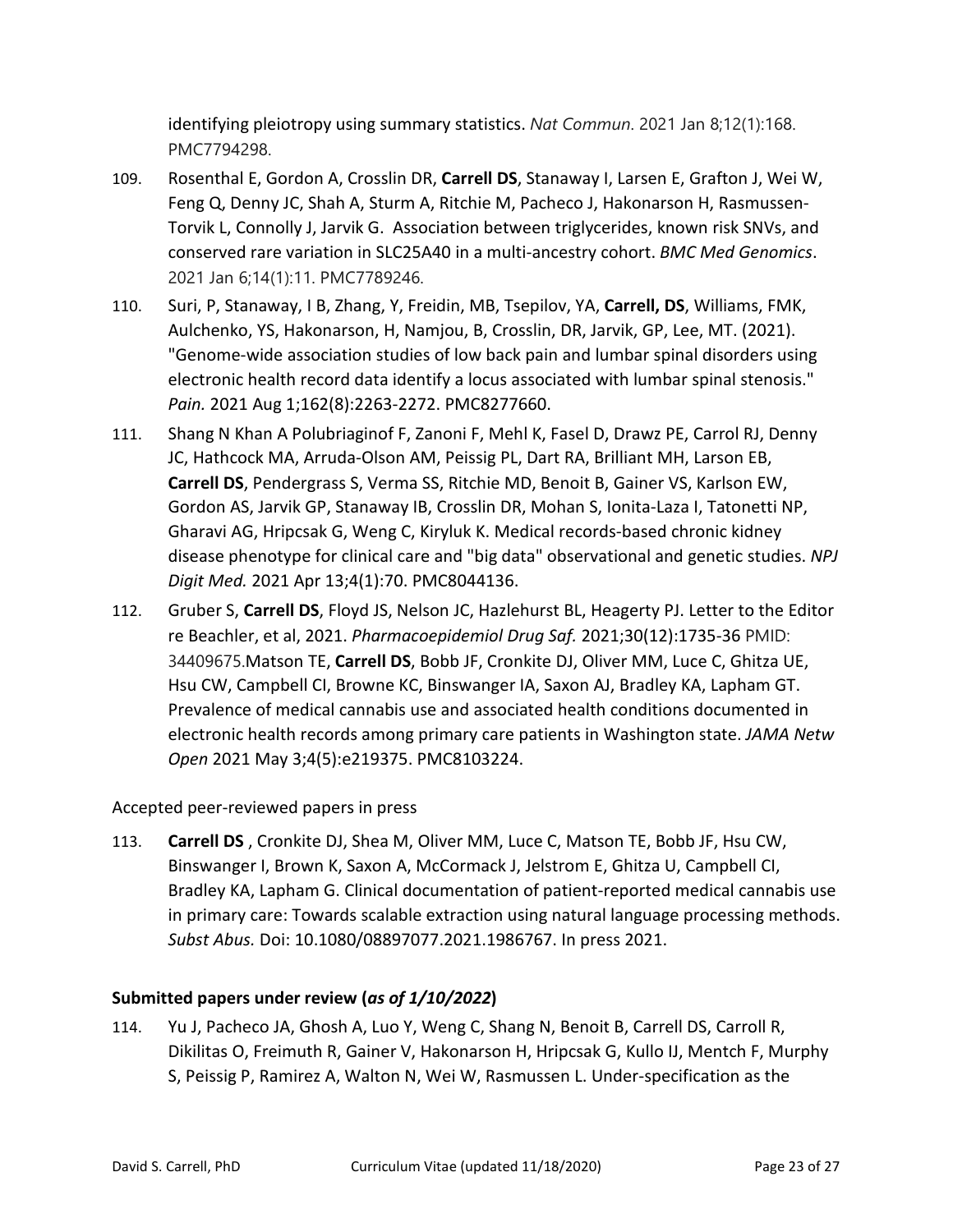source of ambiguity and vagueness in narrative phenotype algorithm definitions. BMC *Med Inform Decis Mak*. Under Review

- 115. **Carrel DS**, Gruber S, Floyd JS, Bann MA, Cushing-Haugen KL, Johnson RL, Graham V, Cronkite DJ, Hazlehurst BL, Felcher AH, Bejan CA, Kennedy A, Shinde M, Karami S, Ma Y, Stojanovic D, Zhao Y, Ball R, Nelson J. Improving methods of identifying anaphylaxis for medical product safety surveillance using natural language processing and machine learning. *Am J Epidemiol*. Under review (revise & resubmit) 2022.
- 116. Penfold RB, **Carrell DS**, Cronkite D, Pabiniak C, Dodd TS, Glass A, Johnson E, Thompson E, Arrighi HM, Stang PE. Development of a natural language processing algorithm to predict mild cognitive impairment. Under review: *BMC Med Inform Decis Mak*. Under review 2022.
- 117. Joo YY, Lin FT, Pacheco JA, Thompson WK, Rasmussen-Torvik LJ, Gawron AJ, Rasmussen LV, Peissig PL, Veerappan A, Tromp GC, Borthwick KM, Denny JC, **Carrell DS**, de Andrade M, Pathak J, Bottinger E, Ellis SB, Gottesman O, Smith M, Chisholm RL, Hayes MG, Kho AN. Multi-ancestry genome- and phenome-wide association studies of diverticular disease in electronic health records with natural language processing enriched phenotyping algorithm. *Genet Epidemiol*. Under review 2022.
- 118. Shinde M, Rodriguez-Watson C, Zhang T, **Carrell DS**, Mendelsohn AB, Nam YH, Carruth A, Petronis KR, McMahill-Walraven CN, Jamal-Allial A, Nair V, Pawloski PA, Hickman A, Brown MT, Francis J, Hornbuckle K, Brown JS, Mo J. Patient characteristics, pain treatment patterns, and incidence of total joint replacement in a US population with osteoarthritis. *BMC Musculoskelet Disord*. Under review 2022.
- 119. Pacheco JA, Rasmussen LV, Wiley K, Person TN, Cronkite DJ, Sohn S, Gundelach JH, Gainer V, Castro VM, Liu C, Mentch F, Lingren T, Sundaresan AS, Eickelberg G, Willis V, Patel R, **Carrell DS**, Deng Y, Walton N, Satterfield BA, Kullo IJ, Dikilitas O, Smith JC, Peterson JF, Shang N, Kiryluk K, Ni Y, Li Y, Nadkarni, GN, Rosenthal EA, Walunas TL, Willians M, Karlson EW, Linder JE, Luo Y, Weng C, Wei W. Evaluation of the portability of natural language processing-based computable phenotypes in the eMERGE Network. *J Am Med Inform Assoc*. Under review 2022.
- 120. Glazer AM, Davogustto D, Shaffer CM, Vanoye CG, Desai RR, Farber-Eger EH, Dikilitas O, Shang N, Pacheco JA, Yang T, Muhammad A, Mosley JD, Van Driest SL, Wells QS, Rinke LL, Kalash OR, Wada Y, Bland S, Yoneda ZT, Mitchell DW, Kroncke BM, Kullo IJ, Jarvik GP, Gordon AS, Larson EB, Manolio TA, Mirshahi T, Luo JZ, Schaid D, Namjou B, Alsaied T, Singh R, Singhal A, Liu C, Weng C, Hripcsak G, Ralston JD, McNally EM, Chung WK, **Carrell DS**, Leppig KA, Hakonarson H, Sleiman P, Sohn S, Glessner J, Denny J, Wei J, George Jr. AL, Shoemaker MB, Roden DM. Arrhythmia variant associations and reclassifications in the eMERGE-III sequencing study. *Circulation*. Under review 2022.
- 121. Lapham GT, Matson TE, **Carrell DS**, Bobb JF, Luce C, Oliver MM, Ghitza UE, Hsu C, Browne KC, Binswanger IA, Campbell CI, Saxon AJ, Vandrey R, Schauer G, Pacula RL, Horberg MA, Bailey SR, McClure EA, Bradley KA. Prevalence of medical cannabis use among primary care patients: EHR documentation compared to patient report on a confidential survey. *JAMA Open*. Under Review 2022.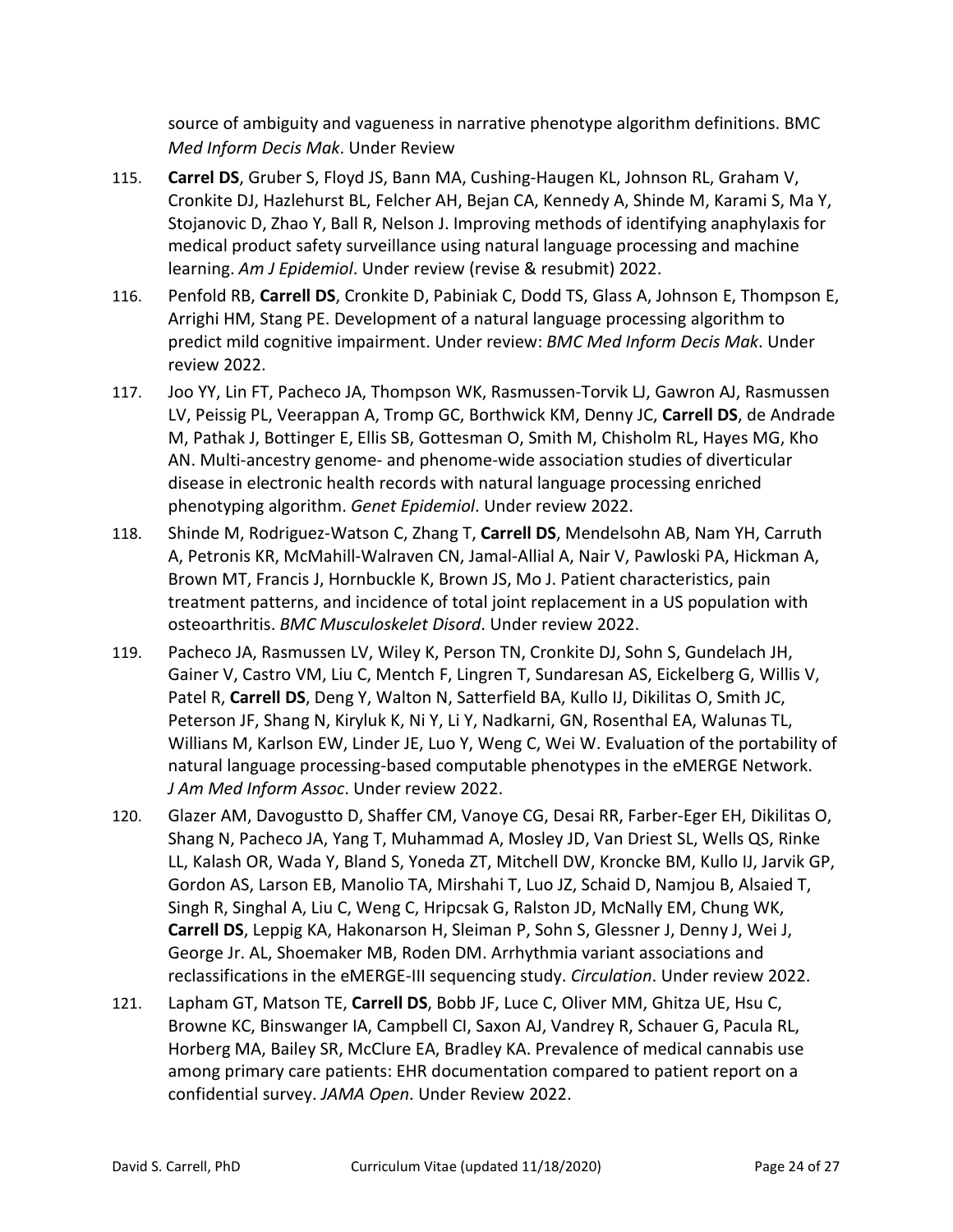122. Floyd JS, Bann MA, Felcher AB, Sapp D, Nguyen MD, Ajao, A, **Carrell DS**, Nelson JC, Hazlehurst BL. Validation of acute pancreatitis among adults in an integrated healthcare system. *Epidemiology*. Under review 2022.

### **Non-refereed papers/articles**

- 123. **Carrell DS**, Ralston J. Messages, strands and threads: Measuring use of electronic patient-provider messaging. *AMIA Annu Symp Proc.* 2005:913. PMC1560601.
- 124. **Carrell DS**, Ralston JD. Variation in adoption rates of a patient web portal with a shared medical record by age, gender, and morbidity level. *AMIA Annu Symp Proc.* 2006:871. PMC1839457.
- 125. Ralston JD, Hereford J, **Carrell DS**. Use and satisfaction of a patient Web portal with a shared medical record between patients and providers. *AMIA Annu Symp Proc.* 2006:1070. PMC1839721.
- 126. **Carrell DS**, Miglioretti D, Smith-Bindman R. Coding free text radiology reports using the Cancer Text Information Extraction System (caTIES). *AMIA Annu Symp Proc.* 2007 Oct 11;889. PMID 18693990.
- 127. Ralston JD, **Carrell DS**, Reid R, Anderson M, Moran M, Hereford J. Patient web services integrated with a shared medical record: Patient use and satisfaction. *J Am Med Inform Assoc.* 2007 Nov-Dec;14(6):798-806. PMC2213480.
- 128. **Carrell DS**, Baldwin D. A method for discovering variant spellings of terms of interest in clinical text. *Clin Med Res*. 2010 Dec;8(3-4):183-198.
- 129. Conway M, Berg RL, **Carrell DS**, Denny JC, Kho AN, Kullo IJ, Linneman JG, Pacheco JA, Peissig P, Rasmussen L, Weston N, Chute CG, Pathak J. Analyzing the heterogeneity and complexity of electronic health record oriented phenotyping algorithms. *AMIA Annu Symp Proc.* 2011;2011:274-83. PMC3243189.
- 130. **Carrell DS**, Halgrim S, Buist DSM, Chubak, Tran DT. Carrell et al. respond to "Observational research and the EHR." Am J Epidemiol. 2014 Mar 15;179(6):762-763. PMC4081638.
- *131.* **Carrell DS**, Mardekian J, Cronkite DJ, Ramaprasan A, Hansen K, Gross DE, Palmer RE, Masters E, Von Korff M. A fully automated algorithm for identifying patients with problem prescription opioid use using electronic health record data. *Drug Alcohol Depend.* 2017; 100.171: e36

# **PRESENTATIONS**

# *(\* = invited presentation)*

1. **\*** National Cancer Institute (NCI), Cancer Surveillance Planning Workshop. Member of expert panel on future directions for cancer surveillance research. Bethesda, MD. October 22-23, 2009.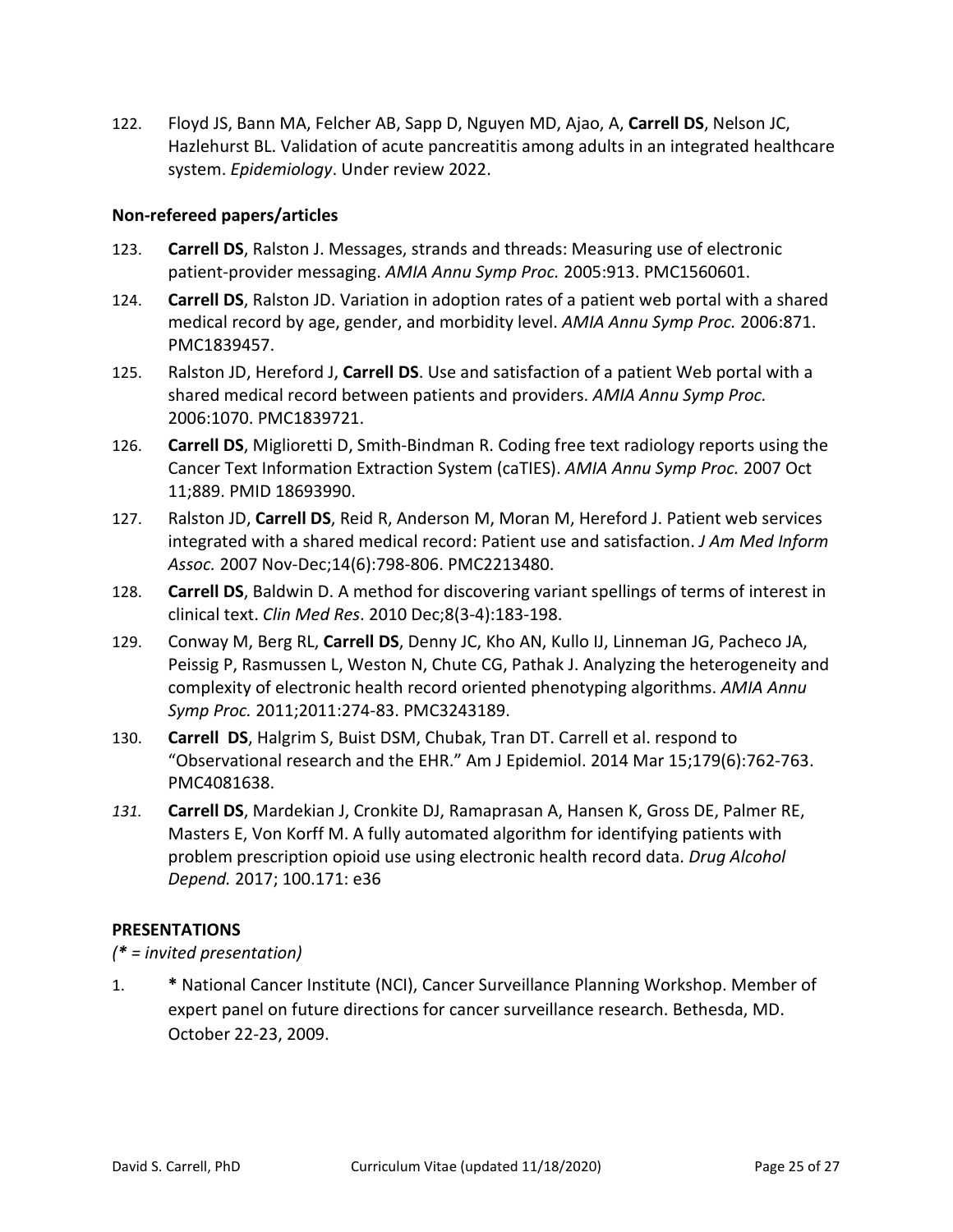- 2. **\*** University of Washington, Computational Linguistics Seminar, "Applied Natural Language Processing for Clinical, Epidemiological and Health Systems Research." Seattle, WA, April 13, 2010.
- 3. **\*** University of Pittsburgh Medical Center, Cancer Text Information Extraction System (caTIES) User Meeting. Invited presentation "Strategies for Implementing NLP Software in Applied Healthcare Research Settings," Pittsburgh, PA, January 26-28, 2010.
- 4. **\*** National Academy of Medicine and the Office of the National Coordinator (ONC) for Health Information Technology sponsored workshop on "Electronic Infrastructure for the Learning Healthcare System," expert panel member addressing issues of information extraction from electronic medical record systems. Washington, DC, July 27-28, 2011.
- 5. **\*** University of California San Diego, workshop sponsored by iDASH (Integrating Data for Analysis, Anonymization and Sharing) on "Overcoming barriers to secondary use of EHR data: Cloud deployed NLP," invited presentation. La Jolla, CA May 2-3, 2011.
- 6. **\*** Johns Hopkins University, Institute for Computational Medicine, Cardiovascular Research Grid, Webinar presentation on "Automated Extraction of Cardiovascular Findings from Clinical Reports: The Promise, the Challenges, and Ideas for the Future," co-presenter Wendy W. Chapman. October 13, 2011.
- 7. **\*** Stanford Center For Biomedical Informatics Research, Research Colloquium, "Resources and Tools to Support Collaborative Development and Application of Clinical Natural Language Processing Technologies." Stanford, CA, April 12, 2012.
- 8. Epic Spring Research Advisory Council, "High-throughput Clinical Phenotyping using Epic Data." Verona, WI. March 2, 2014.
- 9. **\***National Heart, Lung, and Blood Institute (NHLBI), "Using Electronic Health Record Data for Large-Scale Research: Successes and Challenges." Workshop on The Future of Genomic Research for the Prevention and Treatment of Heart, Lung and Blood Diseases in Populations and Patients. Bethesda, MD. April 9-10, 2014
- 10. Developing and Validating Disease-Specific Algorithms Using Electronic Health Data. Health Care Systems Research Network Annual Meeting, San Diego, CA March 21, 2017.
- 11. Podium presentation: "Is an Algorithm Just an Algorithm? How to Define Clinical Concepts for Use in Comparative Safety and Effectiveness Distributed Research Networks." American Medical Informatics Association (AMIA) Joint Summits. San Francisco, CA, March 28, 2017.
- 12. **\*** U.S. Food and Drug Administration workshop. "Use of Natural Language Processing to Enhance Clinical Trials and Safety Surveillance of Medical Products" (co-hosted by the UCSF-Stanford Center of Excellence in Regulatory Science and Innovation, and San Francisco State University). Crown Hill, MD, June 15, 2017.